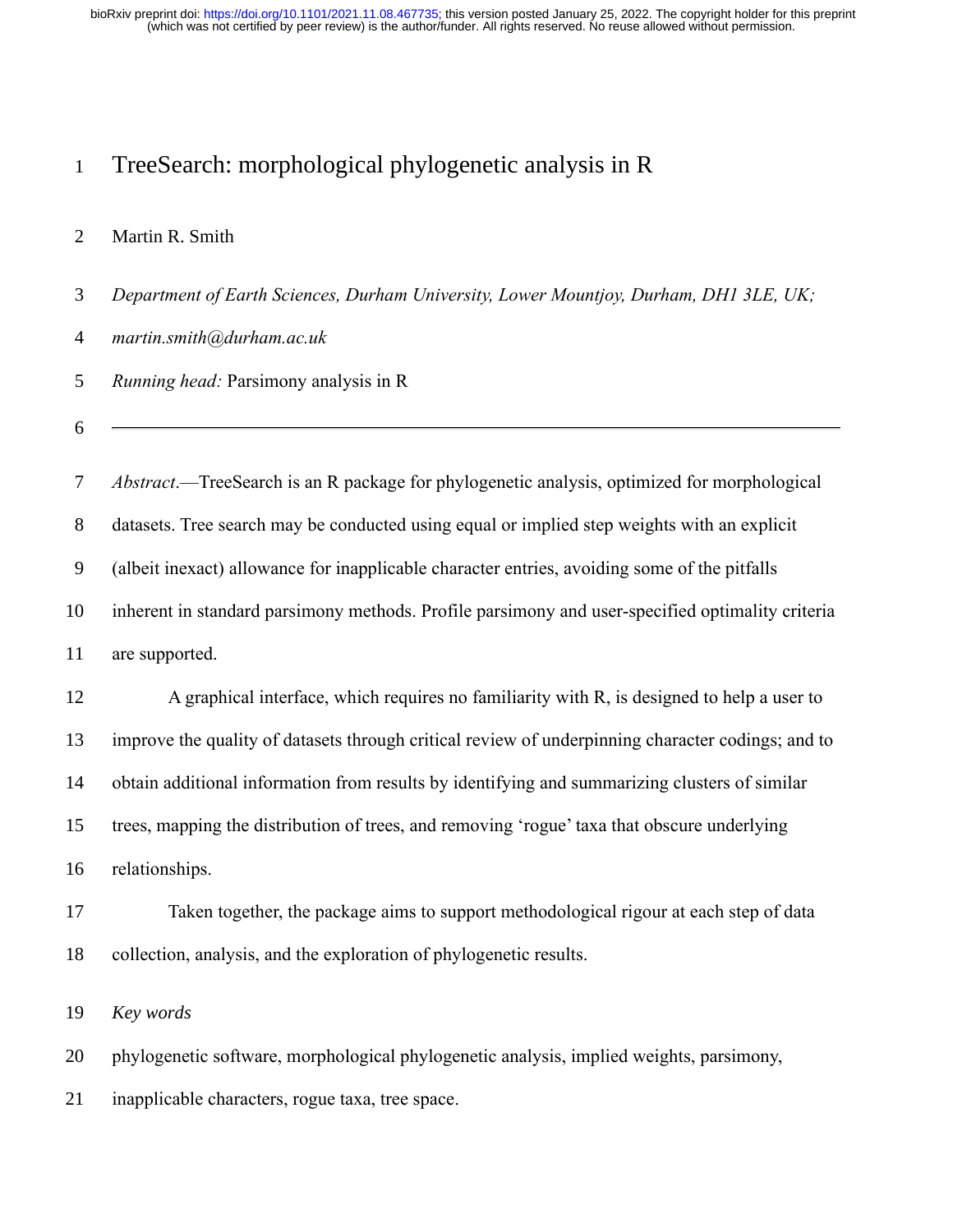## M. R. SMITH

| 22 | Even in the phylogenomic era, morphological data make an important contribution to                        |
|----|-----------------------------------------------------------------------------------------------------------|
| 23 | phylogenetic questions. Phenotypic data improve the accuracy and resolution of phylogenetic               |
| 24 | reconstruction even when outnumbered by molecular characters, and are the only way to                     |
| 25 | incorporate the unique perspective on historical events that fossil taxa provide (Wiens 2004;             |
| 26 | Wortley and Scotland 2006; Koch and Parry 2020; Asher and Smith 2022).                                    |
| 27 | One challenge with morphological analysis is the treatment of inapplicable character                      |
| 28 | states: for example, 'tail colour' cannot logically be ascribed either of the states 'red' or 'blue' in   |
| 29 | a taxon that lacks a tail (Maddison 1993). This situation can profoundly mislead phylogenetic             |
| 30 | analysis, and is not handled appropriately by any standard Markov model or parsimony method.              |
| 31 | Solutions to this issue have recently been proposed (De Laet 2005; Brazeau et al. 2019;                   |
| 32 | Tarasov 2019; Goloboff et al. 2021; Hopkins and St. John 2021). Where a single 'principal'                |
| 33 | character (e.g. 'tail') exhibits n 'contingent' characters (e.g. 'tail colour,' 'tail covering'), 'exact' |
| 34 | solutions (Tarasov 2019; Goloboff et al. 2021) require the construction of multi-state hierarchies        |
| 35 | containing $O(2^n)$ entries, meaning that analysis is only computationally tractable for simple           |
| 36 | hierarchies with few contingent characters. Moreover, these approaches cannot accommodate                 |
| 37 | characters that are contingent on more than one principal character: for example, characters              |
| 38 | describing appendages on a differentiated head may be contingent on the presence of the two               |
| 39 | characters 'appendages' and 'differentiated head.'                                                        |
| 40 | Such situations can be approached using the flexible but approximate parsimony                            |
| 41 | approach proposed by Brazeau et al. (2019). TreeSearch scores trees using the "Morphy" C                  |
| 42 | implementation of this algorithm (Brazeau et al. 2017). Morphy implements tree search under               |
| 43 | equal step weights. TreeSearch additionally implements implied step weighting (Goloboff 1993),            |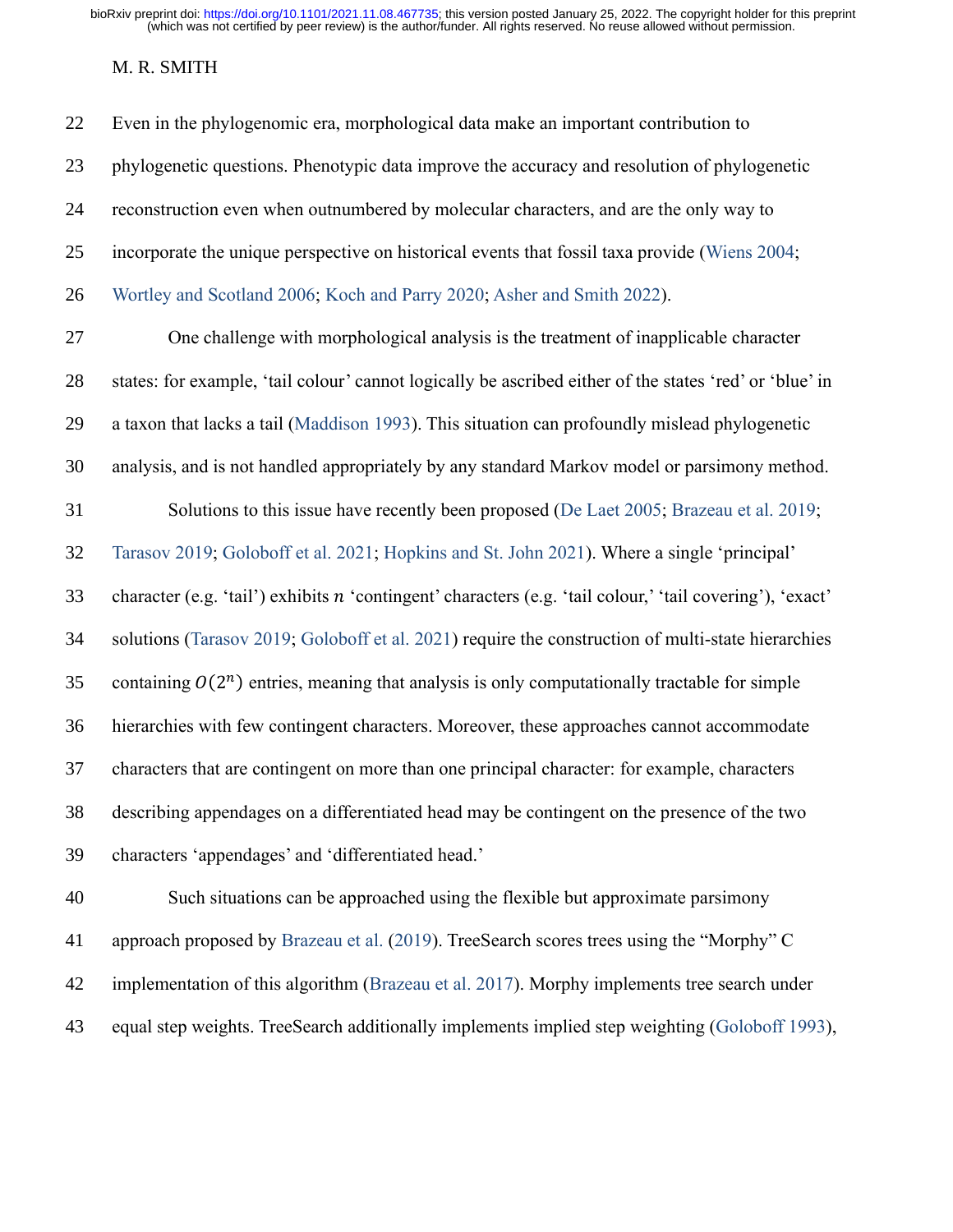#### PARSIMONY ANALYSIS IN R

 a method which consistently finds more accurate and precise trees than equal weights parsimony [\(Goloboff et al. 2008,](#page-16-2) [2018a;](#page-16-3) [Smith 2019a\)](#page-20-0).

 There has been lively discussion as to whether, with the rise of probabilistic approaches, 47 parsimony remains a useful tool for morphological phylogenetics (e.g. [O'Reilly et al. 2016;](#page-19-0) [Puttick et al. 2017;](#page-19-1) [Brown et al. 2017;](#page-15-1) [Sansom et al. 2018;](#page-19-2) [Goloboff et al. 2018b\)](#page-16-4). Notwithstanding scenarios that go beyond the limits of parsimony, such as the simultaneous incorporation of stratigraphic data and other prior knowledge (e.g. [Guenser et al. 2021\)](#page-17-1), neither parsimony nor probabilistic methods consistently recover 'better' trees when gains in accuracy are balanced against losses in precision [\(Smith 2019a\)](#page-20-0). Even if probabilistic methods may eventually be improved through the creation of more sophisticated models that better reflect the nature of morphological data [\(Goloboff et al. 2018a;](#page-16-3) [Tarasov 2019\)](#page-21-1), parsimony analysis remains a useful tool – not only because treatments of inapplicable character states are presently available, but also because it facilitates a deeper understanding of the underpinning data by emphasizing the reciprocal relationship between a tree and the synapomorphies that it implies. Whatever method is used to find phylogenetic trees, a single consensus tree may fail to convey all the signal in a set of phylogenetic results [\(Wilkinson 1994,](#page-22-1) [1996,](#page-22-2) [2003\)](#page-22-3). A set of optimal trees can be better interpreted by examining consensus trees generated from clusters of similar trees [\(Stockham et al. 2002\)](#page-21-2); by exploring tree space [\(Wright and Lloyd 2020;](#page-22-4) [Smith](#page-21-3)  [2022a\)](#page-21-3) and by automatically identifying, annotating and removing 'wildcard' taxa [\(Smith 2022b\)](#page-20-1) whose 'rogue' behaviour may reflect underlying character conflict or ambiguity [\(Kearney 2002\)](#page-17-2). These methods are not always easy to integrate into phylogenetic workflows, so are not routinely included in empirical studies.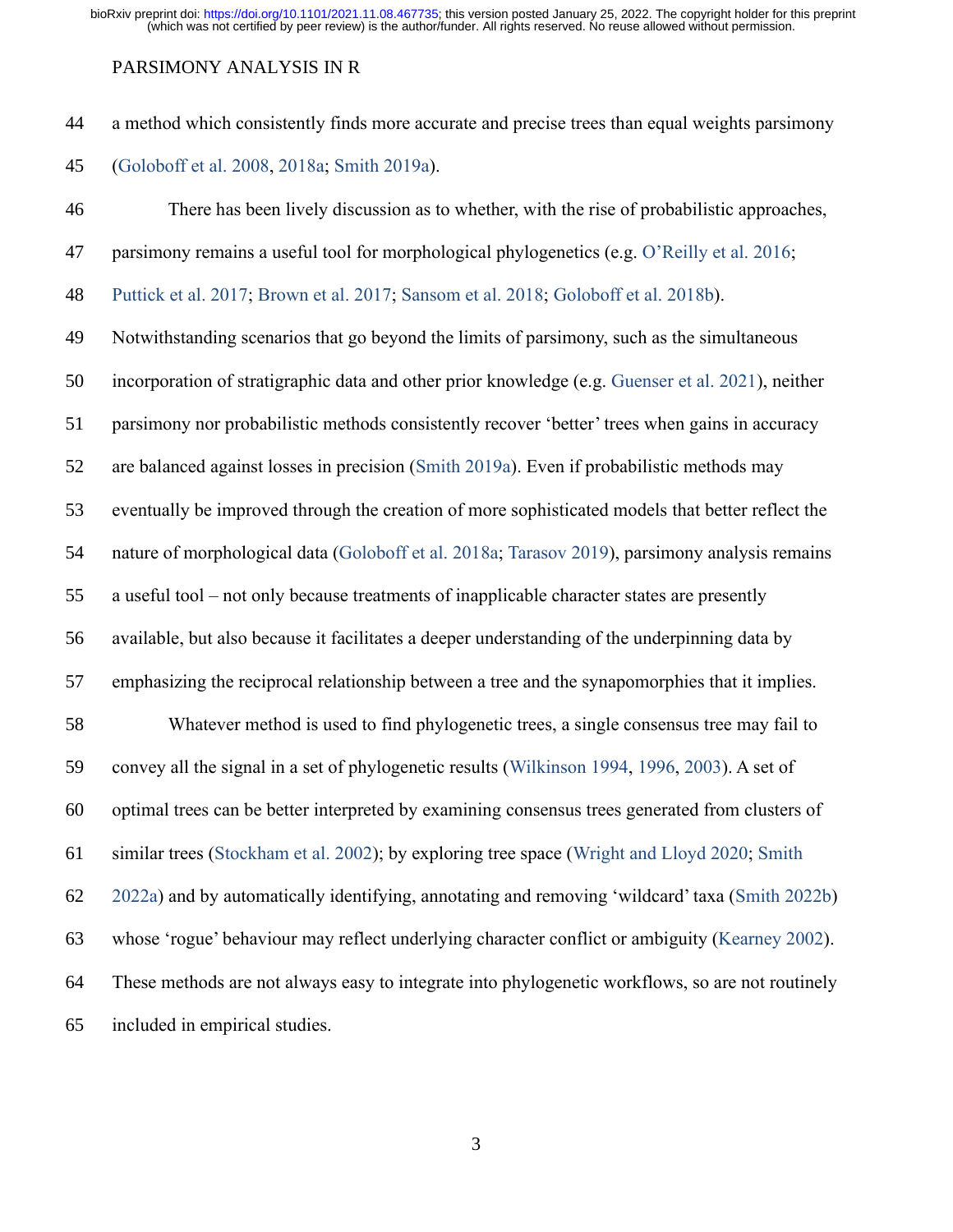#### M. R. SMITH

| 66 | TreeSearch provides functions that allow researchers to engage with the three main                  |
|----|-----------------------------------------------------------------------------------------------------|
| 67 | aspects of morphological phylogenetic analysis: dataset construction and validation;                |
| 68 | phylogenetic search (including with inapplicable data); and the interrogation of optimal tree sets. |
| 69 | These functions can be accessed through the R command-line, as documented within the package        |
| 70 | and at ms609.github.io/TreeSearch/, or via an integrated graphical user interface (GUI), with       |
| 71 | options to save outputs in graphical formats or as Nexus or Newick files for further analysis.      |
|    |                                                                                                     |

IMPLEMENTATION

## *Dataset review*

Ultimately, the quality of a dataset plays a central role in determining the reliability of

phylogenetic results, with changes to a relatively small number of character codings potentially

exhibiting an outsized impact on reconstructed topologies [\(Goloboff and Sereno 2021\)](#page-16-5).

Nevertheless, dataset quality does not always receive commensurate attention [\(Simões et al.](#page-20-2) 

[2017\)](#page-20-2). One step towards improving the rigour of morphological datasets is to annotate each cell

in a dataset with an explicit justification for each taxon's coding [\(Sereno 2009\)](#page-20-3), which can be

accomplished in Nexus-formatted data files [\(Maddison et al. 1997\)](#page-18-2) using software such as

MorphoBank [\(O'Leary and Kaufman 2011\)](#page-19-3).

TreeSearch presents such annotations alongside a reconstruction of each character's states

on an optimal tree, with inapplicable states mapped according to the algorithm of [Brazeau et al.](#page-14-1)

- [\(2019\)](#page-14-1). Neomorphic (presence/absence) and transformational characters [\(Sereno 2007\)](#page-20-4) are
- distinguished by reserving the token 0 to solely denote the absence of a neomorphic character,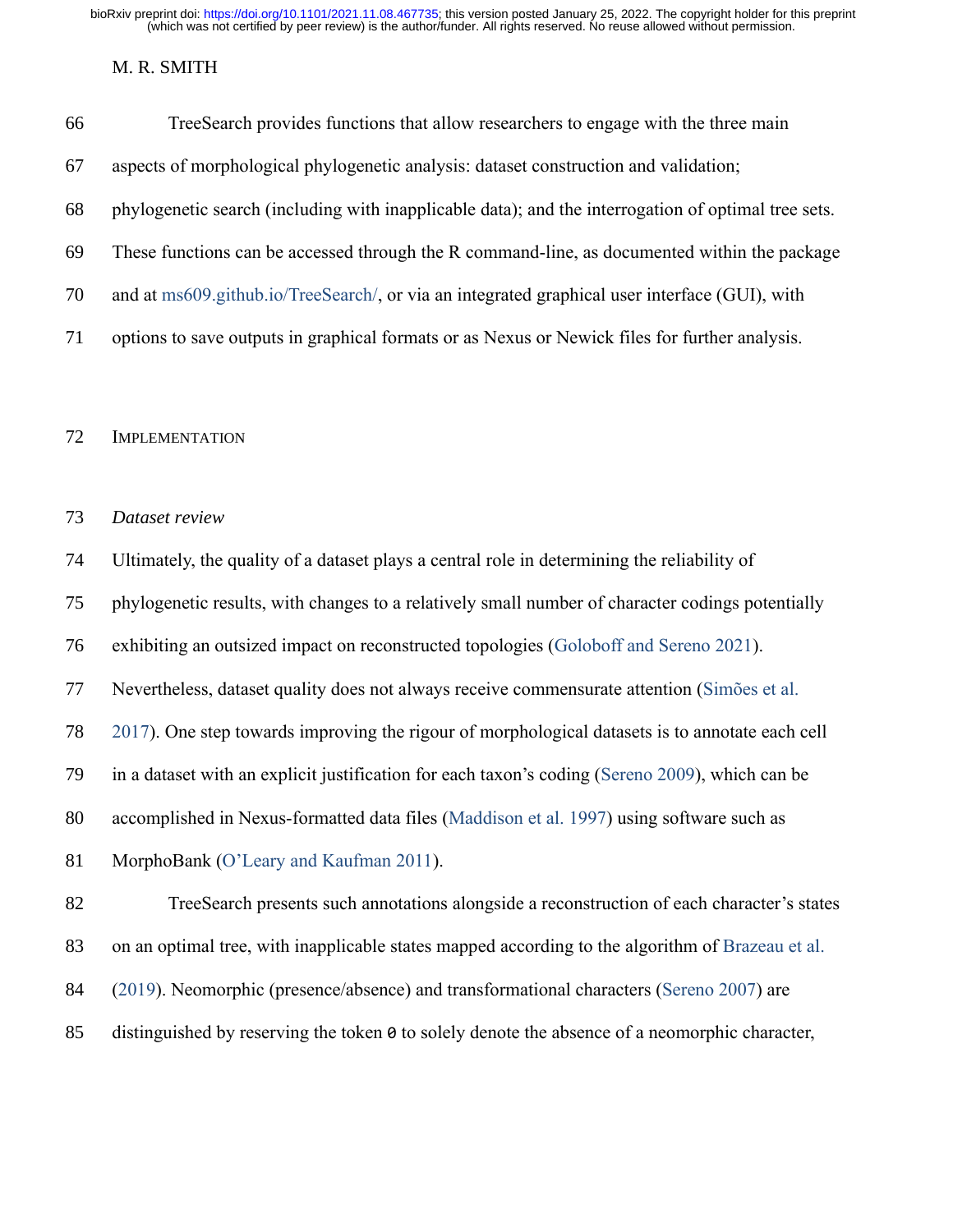#### PARSIMONY ANALYSIS IN R

86 with tokens 1  $\ldots$  n used to denote the *n* states of a transformational character (Brazeau et al.

[2019\)](#page-14-1).

| 88 | This visualization of reconstructed character transitions can help to identify cases where         |
|----|----------------------------------------------------------------------------------------------------|
| 89 | the formulation of characters has unintended consequences (Wilkinson 1995; Brazeau 2011);          |
| 90 | where inapplicable states have been inconsistently applied (Brazeau et al. 2019); where            |
| 91 | taphonomic absence is wrongly coded as biological absence (Donoghue and Purnell 2009);             |
| 92 | where previous datasets are uncritically recycled (Jenner 2001); or where taxa are coded with      |
| 93 | more confidence than a critical evaluation of available evidence can truly support. Insofar as the |
| 94 | optimal tree and the underlying characters are reciprocally illuminating (Mooi and Gill 2016),     |
| 95 | successive cycles of phylogenetic analysis and character re-formulation can improve the integrity  |
| 96 | of morphological datasets, and thus increase their capacity to yield meaningful phylogenetic       |
| 97 | results (Hennig 1966).                                                                             |

#### *Tree search*

 The TreeSearch GUI uses the routine MaximizeParsimony() to search for optimal trees using tree bisection and reconnection (TBR) searches and the parsimony ratchet [\(Nixon 1999\)](#page-18-4). This goes beyond the heuristic tree search implementation in the R package "phangorn" [\(Schliep](#page-20-5)  [2011\)](#page-20-5) by using compiled C code to rearrange trees, accelerating computation; and in supporting TBR rearrangements, which explore larger neighbourhoods of tree space: TBR evaluates more trees than nearest-neighbour interchanges or subtree pruning and regrafting, leading to additional computational expense that is offset by a decreased likelihood that search will become trapped in a local optimum [\(Goeffon et al. 2008;](#page-16-6) [Whelan and Money 2010\)](#page-21-4).

By default, search begins from a greedy addition tree generated by function

AdditionTree(), which queues taxa in a random order, then attaches each taxon in turn to the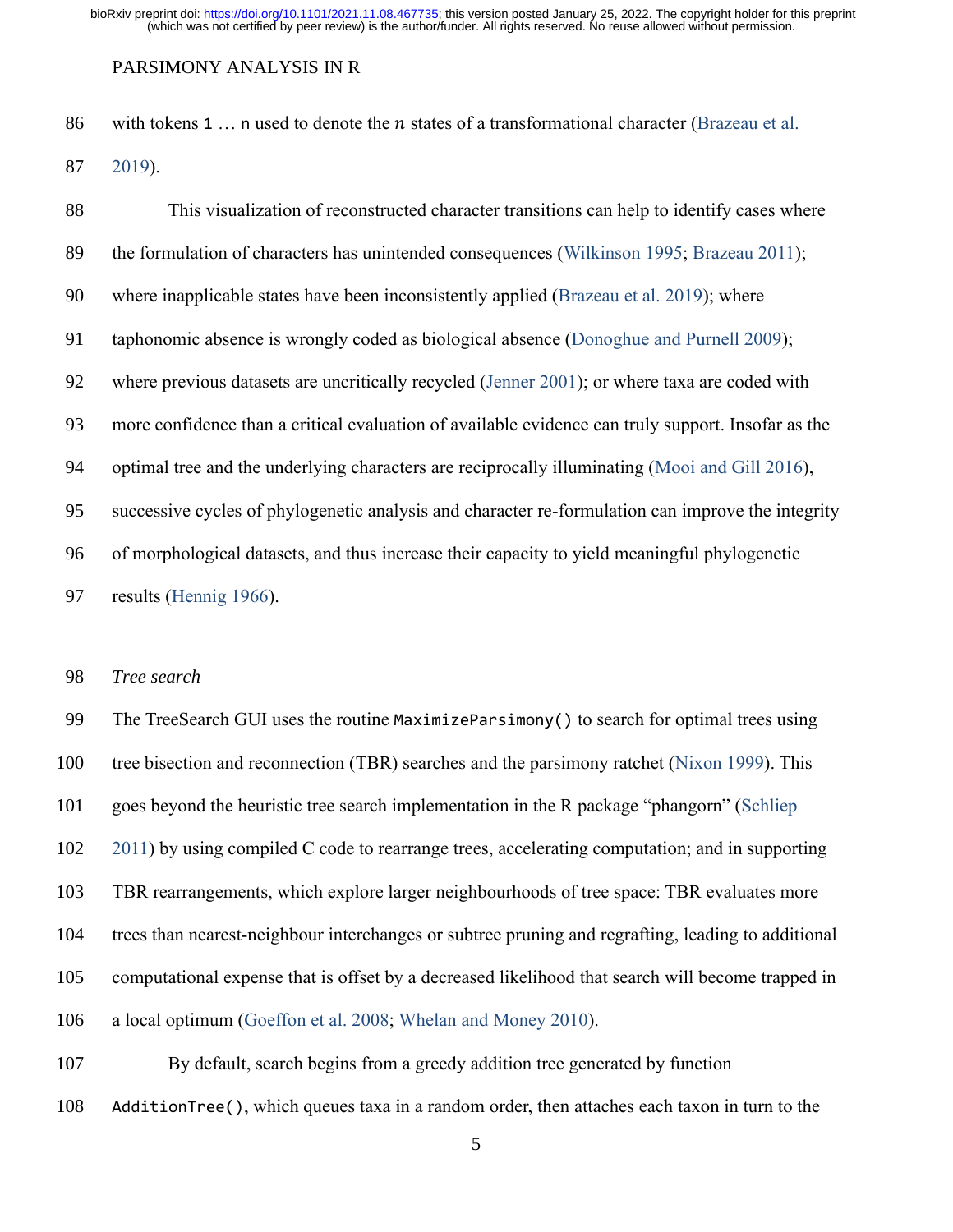#### M. R. SMITH

growing tree at the most parsimonious location. Search may also be started from neighbour-

110 joining trees, or the results of a previous search.

 Search commences by conducting TBR rearrangements – a hill-climbing approach that locates a locally optimal tree from which no tree accessible by a single TBR rearrangement has a better score. A TBR iteration breaks a randomly selected edge in the focal tree, and reconnects each possible pair of edges in the resultant sub-trees to produce a list of candidate trees. Entries that are inconsistent with user-specified topological constraints are removed; remaining trees are inserted into a queue and scored in a random sequence. If the score of a candidate tree is at least 117 as good as the best yet encountered (within the bounds of an optional tolerance parameter  $\epsilon$ , which allows the retention of almost-optimal trees in order to improve accuracy (e.g. [Smith](#page-20-0)  [2019a\)](#page-20-0)), this tree is used as the starting point for a new TBR iteration. Otherwise, the next tree in the list is considered. TBR search continues until the best score is found a specified number of times; a specified number of TBR break points have been evaluated without any improvement to tree score; or a set amount of time has passed. When TBR search is complete, iterations of the parsimony ratchet [\(Nixon 1999\)](#page-18-4) are conducted in order to search areas of tree space that are separated from the best tree yet found by 'valleys' that cannot be traversed by TBR rearrangements without passing through trees whose optimality score is below the threshold for acceptance. Each ratchet iteration begins by resampling the original matrix. A round of TBR search is conducted using this resampled matrix, and the tree thus produced is used as a starting point for a new round of TBR search using the

original data.

 After a specified number of ratchet iterations, an optional final round of TBR search allows a denser sampling of optimal trees from the final region of tree space.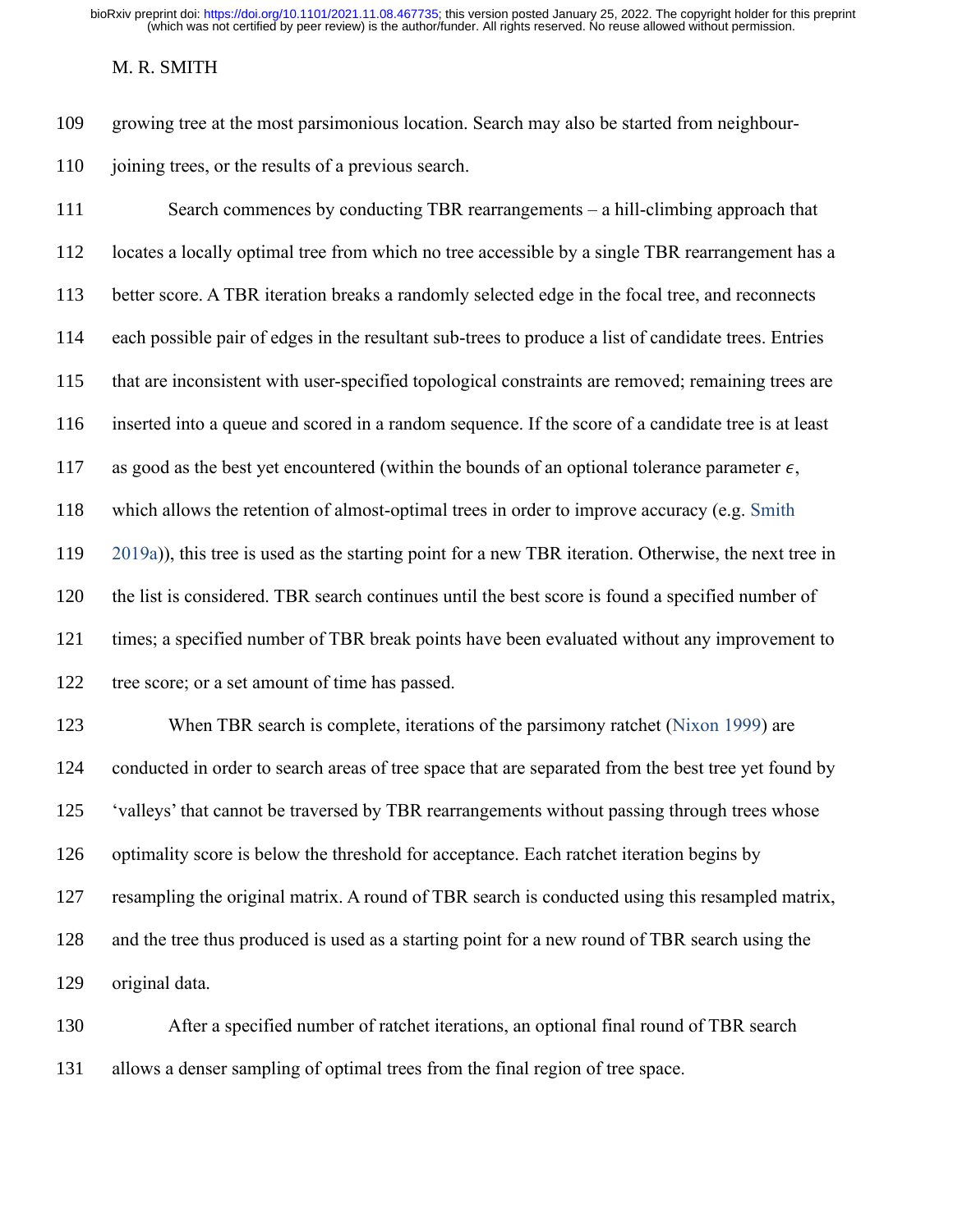#### PARSIMONY ANALYSIS IN R

| 132 | During tree search, all trees whose score is within $\epsilon$ of the best score are retained, and |
|-----|----------------------------------------------------------------------------------------------------|
| 133 | tagged with the iteration in which they were first identified. This allows the progress of tree    |
| 134 | search to be visualized in tree space (Fig. 1; after Whidden and Matsen 2015).                     |
| 135 | More flexible, if less computationally efficient, tree searches can be conducted at the            |
| 136 | command line using the TreeSearch(), Ratchet() and Bootstrap() commands, which                     |
| 137 | support custom tree optimality criteria (e.g. Hopkins and St. John 2021).                          |
|     |                                                                                                    |

## *Tree scoring*

 Trees may be scored using equal weights, implied weighting [\(Goloboff 1993\)](#page-16-1), or profile 140 parsimony [\(Faith and Trueman 2001\)](#page-15-3). The function TreeLength() calculates tree score using the "Morphy" phylogenetic library [\(Brazeau et al. 2017\)](#page-14-2), which implements the Fitch [\(1971\)](#page-15-4) and [Brazeau et al.](#page-14-1) [\(2019\)](#page-14-1) algorithms. Morphy returns the equal weights parsimony score of a tree against a given dataset. Implied weights and profile parsimony scores are computed by first making a separate call to Morphy for each character in turn, passed as a single-character dataset; then passing this value to the appropriate weighting formula and summing the total score over all characters.

 Implied weighting is an approximate method that treats each additional step in a character as less surprising – and thus requiring less penalty – than the previous step. Each additional step demonstrates that a character is less reliable for phylogenetic inference, and thus more likely to contain additional homoplasy. The score of a tree under implied weighting is  $\sum \frac{e_i}{e}$ 150 contain additional homoplasy. The score of a tree under implied weighting is  $\sum \frac{e_i}{e_i+k}$ , where  $e_i$ 151 denotes the number of extra steps observed in character  $i$ , and is derived by subtracting the minimum score that the character can obtain on any tree from the score observed on the tree in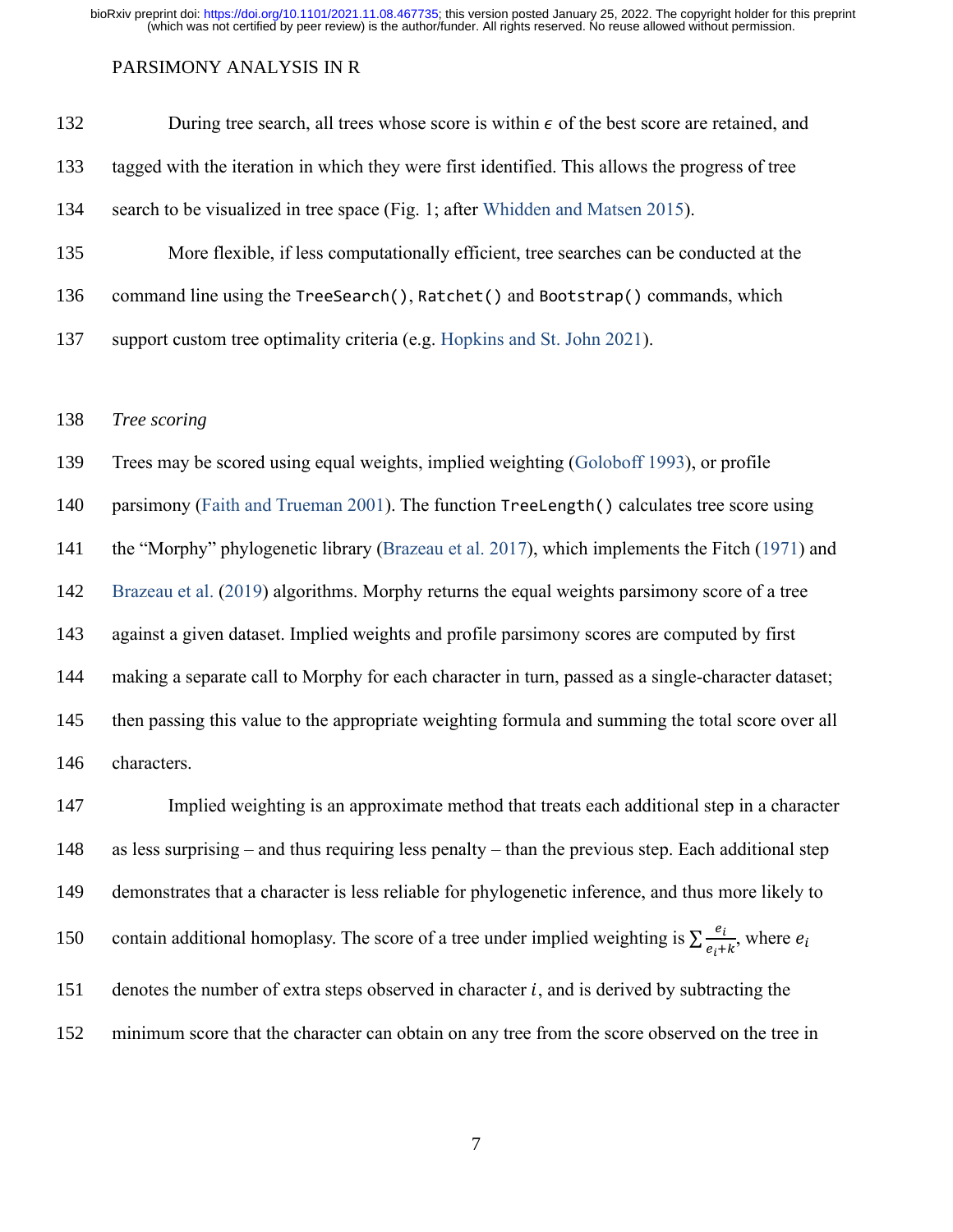#### M. R. SMITH

 question [\(Goloboff 1993\)](#page-16-1). The minimum length of a tree is one less than the number of unique applicable tokens that must be present.

 Profile parsimony [\(Faith and Trueman 2001\)](#page-15-3) represents an alternative formulation of how surprising each additional step in a character is [\(Arias and Miranda-Esquivel 2004\)](#page-14-4): the penalty associated with each additional step in a character is a function of the probability that a character will fit at least as well as is observed on a uniformly selected tree. On this view, an additional step is less surprising if observed in a character where there are more opportunities to observe homoplasy, whether because a character contains fewer ambiguous codings (a motivation for the 'extended' implied weighting of [Goloboff](#page-16-7) [\(2014\)](#page-16-7)) or because states are distributed more evenly in a character, whose higher phylogenetic information content [\(Thorley et al. 1998\)](#page-21-6) corresponds to a lower proportion of trees in which no additional steps are observed. TreeSearch calculates the profile parsimony score by computing the logarithm of the number of trees onto which a character can be mapped using *m* steps, using theorem 1 of [Carter](#page-15-5)  [et al.](#page-15-5) [\(1990\)](#page-15-5). As computation for higher numbers of states [\(Maddison and Slatkin 1991\)](#page-18-5) is more

 computationally complex, the present implementation is restricted to characters that contain two applicable tokens, and uses the [Fitch](#page-15-4) [\(1971\)](#page-15-4) algorithm.

*Visualization*

The distribution of optimal trees, however obtained, can be visualized interactively through

mappings of tree space [\(Hillis et al. 2005;](#page-17-5) [Smith 2022a\)](#page-21-3) using the TreeSearch GUI.

 The GUI supports the use of information theoretic distances [\(Smith 2020a\)](#page-20-6); the quartet distance [\(Estabrook et al. 1985\)](#page-15-6); or the Robinson–Foulds distance [\(Robinson and Foulds 1981\)](#page-19-4) to construct tree spaces, which are mapped into 2–12 dimensions using principal coordinates analysis [\(Gower 1966\)](#page-16-8). The degree to which a mapping faithfully depicts original tree-to-tree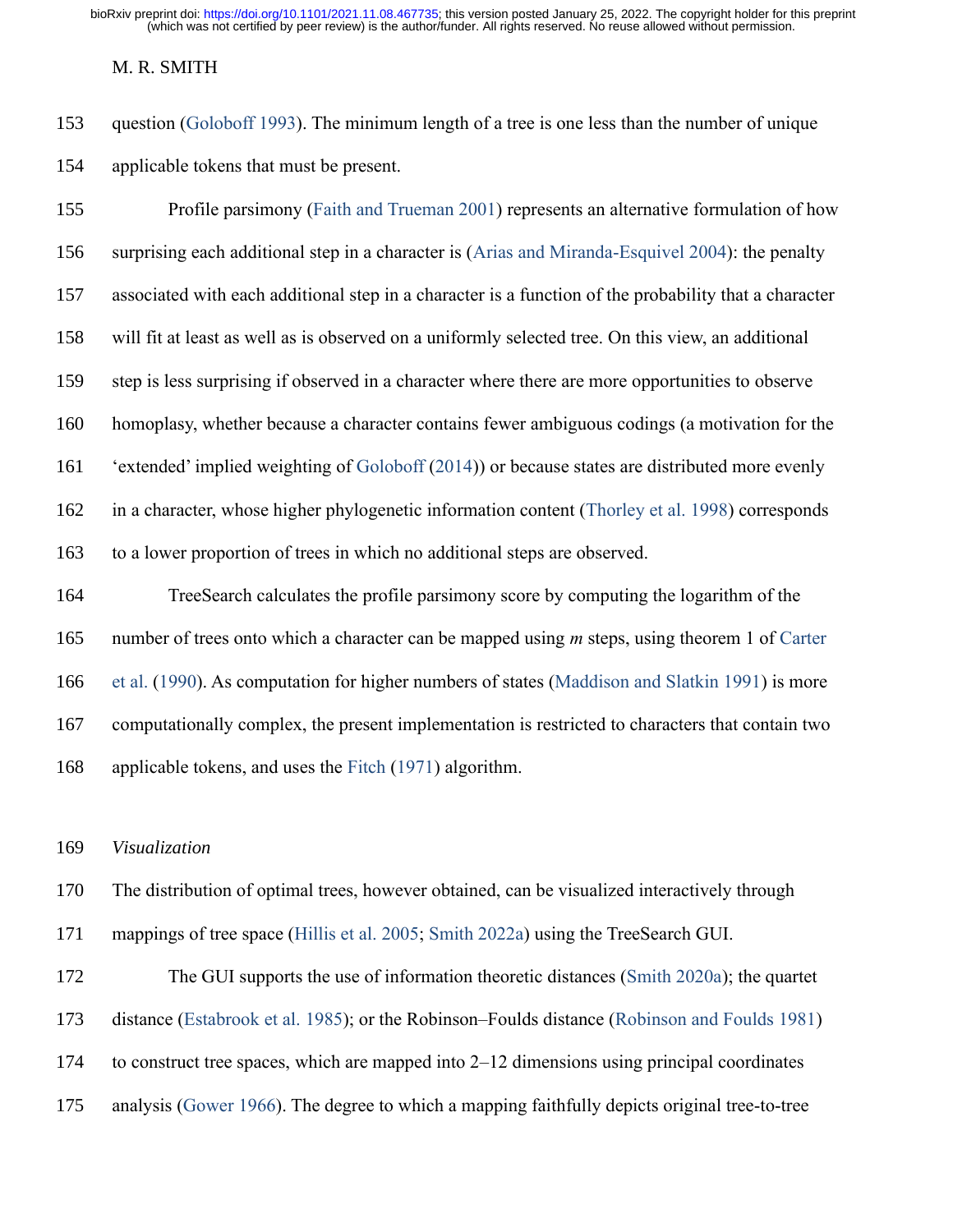## PARSIMONY ANALYSIS IN R

- distances is measured using the product of the trustworthiness and continuity metrics [\(Venna and](#page-21-7)
- [Kaski 2001;](#page-21-7) [Kaski et al. 2003;](#page-17-6) [Smith 2022a\)](#page-21-3), a composite score denoting the degree to which
- points that are nearby when mapped are truly close neighbours (trustworthiness), and the degree
- to which nearby points remain nearby when mapped (continuity). A visualization of stress is
- provided by plotting the minimum spanning tree [\(Gower and Ross 1969\)](#page-16-9); contortions in this tree
- indicate that mapping has distorted original distances [\(Smith 2022a\)](#page-21-3).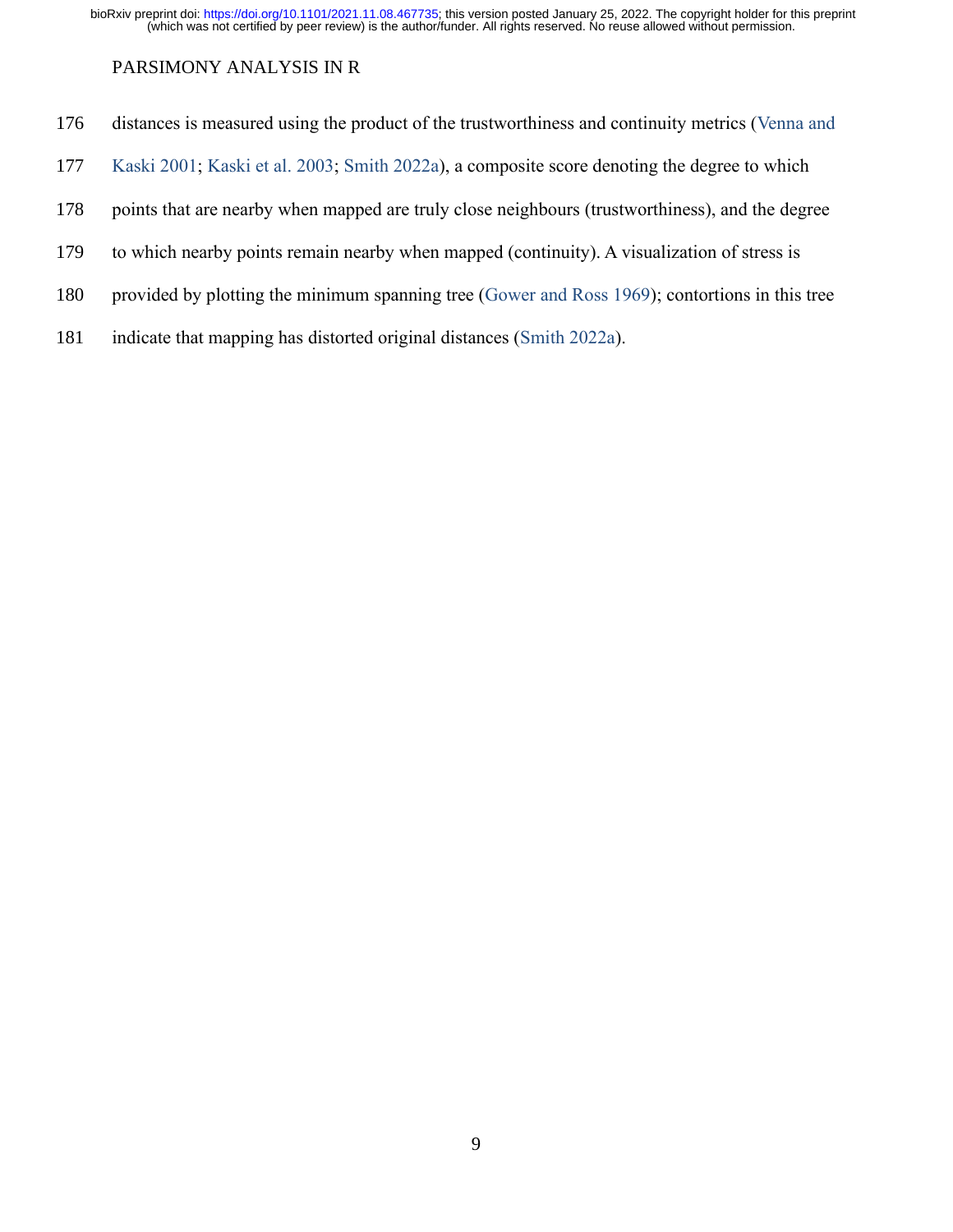#### M. R. SMITH



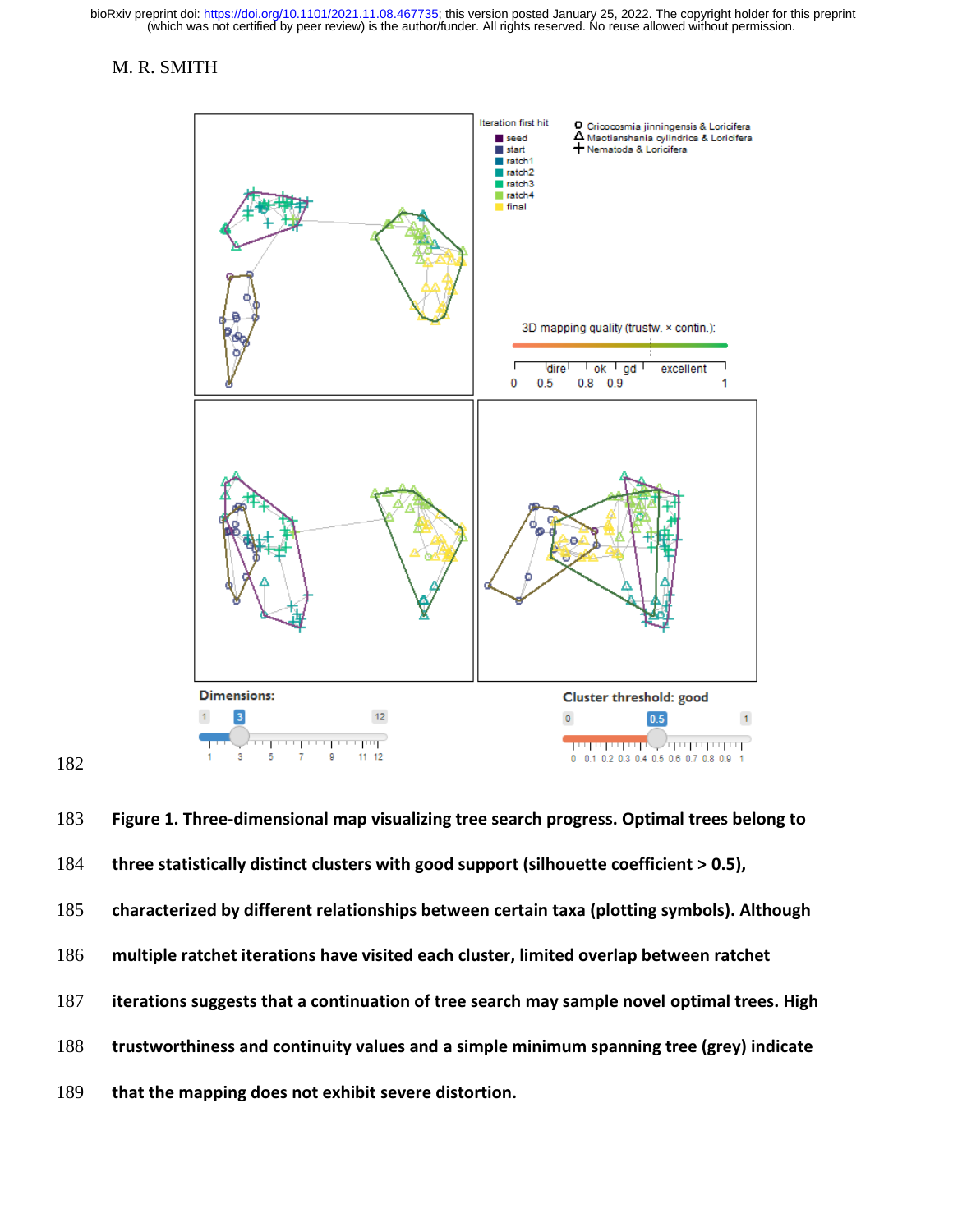#### PARSIMONY ANALYSIS IN R

 To relate the geometry of tree space to the underlying trees, each point in tree space may be annotated according to the optimality score of its corresponding tree under a selected step weighting scheme; by the relationships between chosen taxa that are inferred by that tree; and by the search iteration in which the tree was first found by tree search (Fig. 1).

 The latter feature can be used to evaluate whether a continuation of tree search is likely to yield more optimal trees. For example, if the trees retained are first found only in later rounds of tree search, this recent improvement in tree score suggests that a global optimum may not yet have been reached. Alternatively, if each individual ratchet iteration samples a separate region of tree space, it is likely that the landscape of optimal trees contains isolated 'islands' [\(Bastert et al.](#page-14-5)  [2002\)](#page-14-5), some of which may remain to be found. Continuing tree search until additional ratchet iterations no longer locate new clusters of trees will reduce the chance that optimal regions of 201 tree space remain unvisited.

 As the identification of clusters from mappings of tree space can be misleading [\(Smith](#page-21-3)  [2022a\)](#page-21-3), TreeSearch identifies clusters of trees from tree-to-tree distances using K-means clustering, partitioning around medoids and hierarchical clustering with minimax linkage [\(Hartigan and Wong 1979;](#page-17-7) [Murtagh 1983;](#page-18-6) [Bien and Tibshirani 2011;](#page-14-6) [Maechler et al. 2019\)](#page-18-7). Clusterings are evaluated using the silhouette coefficient, a measure of the extent of overlap between clusters [\(Kaufman and Rousseeuw 1990\)](#page-17-8). The clustering with the highest silhouette coefficient is depicted if the silhouette coefficient exceeds a user-specified threshold; the interpretation of the chosen threshold according to [Kaufman and Rousseeuw](#page-17-8) [\(1990\)](#page-17-8) is displayed to the user. Plotting a separate consensus tree for each cluster often reveals phylogenetic information that is concealed by polytomies in the single 'plenary' consensus of all optimal trees [\(Stockham et al. 2002\)](#page-21-2).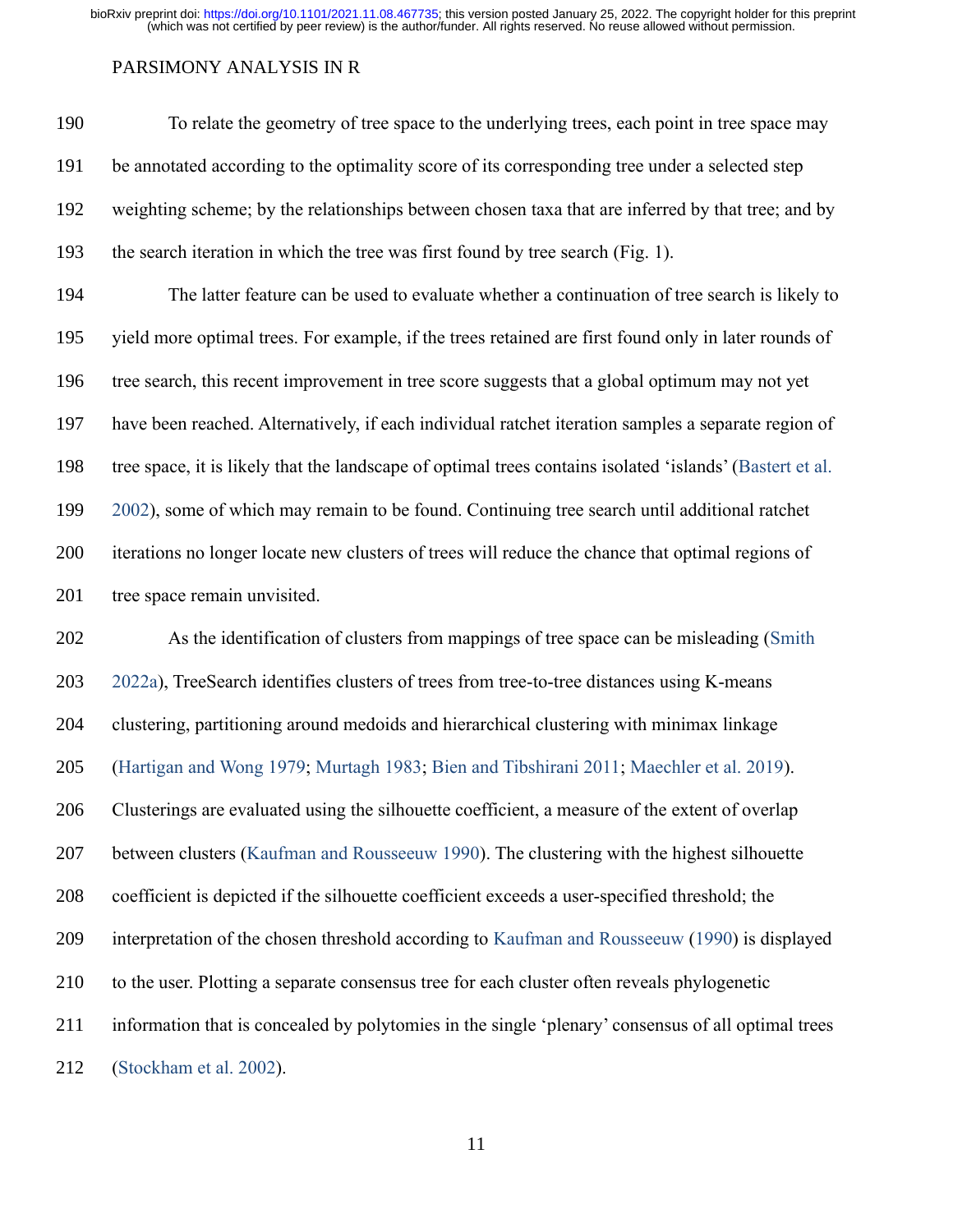## M. R. SMITH

| 213 | Plenary consensus trees can also lack resolution because of wildcard or 'rogue' taxa, in           |
|-----|----------------------------------------------------------------------------------------------------|
| 214 | which conflict or ambiguity in their character codings leads to an unsettled phylogenetic position |
| 215 | (Wilkinson 1994, 2003; Kearney 2002). TreeSearch detects rogue taxa using a heuristic approach     |
| 216 | (Smith 2022b) that seeks to maximize the phylogenetic information content (sensu Thorley et al.    |
| 217 | 1998) of a consensus tree created after removing rogue taxa from input trees. The position of an   |
| 218 | excluded taxon is portrayed by shading each edge or node of the consensus according to the         |
| 219 | number of times the specified taxon occurs at that position on an underlying tree (Fig. 2; after   |
| 220 | Klopfstein and Spasojevic 2019), equivalent to the 'branch attachment frequency' of "Phyultity"    |
| 221 | (Smith and Dunn 2008).                                                                             |
| 222 | Identifying taxa with an unstable position, and splits with low support, can help an               |
| 223 | investigator to critically re-examine character codings; to this end, each edge of the resulting   |
| 224 | consensus can be annotated with the frequency of the split amongst the tree set, or with a         |
| 225 | concordance factor (Minh et al. 2020) denoting the strength of support from the underlying         |
| 226 | dataset.                                                                                           |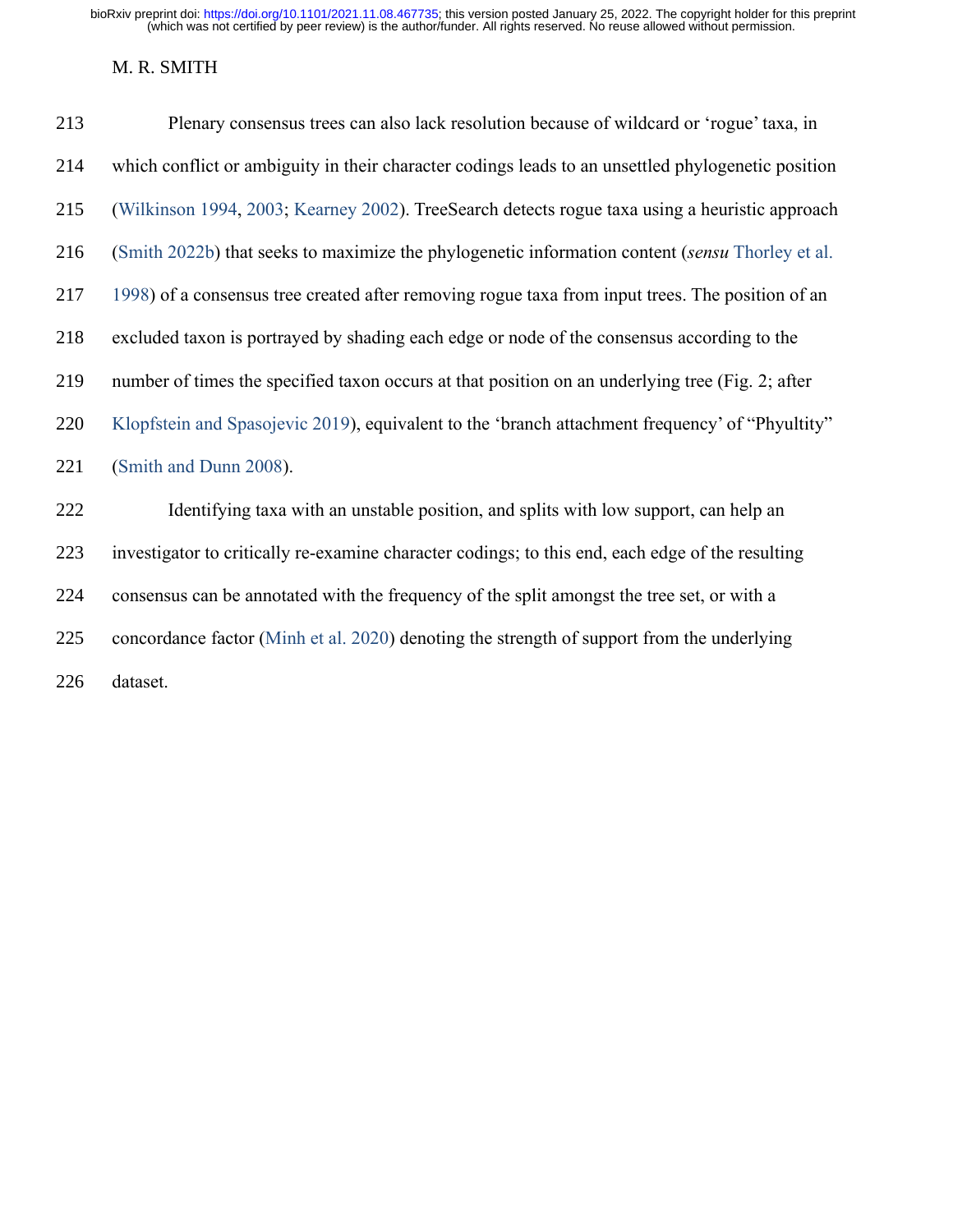## PARSIMONY ANALYSIS IN R

| <b>Load dataset</b>                                     | Peripatus                                                     | Plot size:<br>2,000px<br>301px                       |  |  |  |
|---------------------------------------------------------|---------------------------------------------------------------|------------------------------------------------------|--|--|--|
| Wills et al. 2012<br>▼                                  | Nematomorpha<br>0.947                                         | فتستسره بالمترسيات                                   |  |  |  |
| Load data from file                                     | Nematoda                                                      | 100<br>480<br>860<br>2:000<br>1.240<br>1.620         |  |  |  |
|                                                         | Cricocosmia jinningensis                                      |                                                      |  |  |  |
| No daka file sel<br>Browse                              | 0.927<br>Tabelliscolex hexagonus                              |                                                      |  |  |  |
| <b>Search</b>                                           | 0.86<br>Tylotites petiolaris                                  |                                                      |  |  |  |
| <b><math>\mathbf{\Phi}_{o}^{\circ}</math></b> Configure | Chalazoscolex pharkus<br>0.947<br>Corvnetis brevis            |                                                      |  |  |  |
| <b>Load trees</b>                                       | 0.96<br>Anningvermis multispinosus                            |                                                      |  |  |  |
| No tree file sel<br>Browse                              | 0.96<br>Louisella pedunculata                                 | Majority:                                            |  |  |  |
| 150 trees in memory with                                | Ottoia prolifica-                                             | 0.5<br>$\overline{1}$                                |  |  |  |
| scores 9.9206 to 10.2998 (k = 10)                       | Gastrotricha                                                  | եղել բերել են ինչ<br>0.5<br>0.6<br>0.7<br>0.8<br>0.9 |  |  |  |
| Display:                                                |                                                               | Tips to show:                                        |  |  |  |
| Characters on trees                                     | 45 trees<br><b>Stable</b><br>Unstable<br>I tree               |                                                      |  |  |  |
| Consensus tree                                          | Show excluded tip                                             | 12                                                   |  |  |  |
| <b>Cluster consensus trees</b>                          |                                                               | Never drop:                                          |  |  |  |
| Tree space                                              | Palaeoscolex piscatorum                                       | Gastrotricha                                         |  |  |  |
| Root on:                                                |                                                               |                                                      |  |  |  |
| Gastrotricha                                            |                                                               |                                                      |  |  |  |
| <b>Split support:</b>                                   |                                                               |                                                      |  |  |  |
| % trees containing                                      | Save as:<br>$\frac{1}{2}$ PDF<br>$\frac{1}{24}$ PNG<br>Newick | Nexus                                                |  |  |  |

- **Figure 2. Reduced consensus of 150 cladograms generated by analysis of data from [Wills et al.](#page-22-6)**
- **[\(2012\)](#page-22-6) under different parsimony methods by [Brazeau et al.](#page-14-1) [\(2019\)](#page-14-1), as displayed in the**
- **TreeSearch graphical user interface. Removal of taxa reveals strong support for relationships**
- **that would otherwise be masked by rogues such as** *Palaeoscolex***, whose position in optimal**
- **trees is marked by the highlighted edges.**

AVAILABILITY

- TreeSearch can be installed through the Comprehensive R Archive Network (CRAN) using
- install.packages("TreeSearch"); the graphical user interface is launched with the command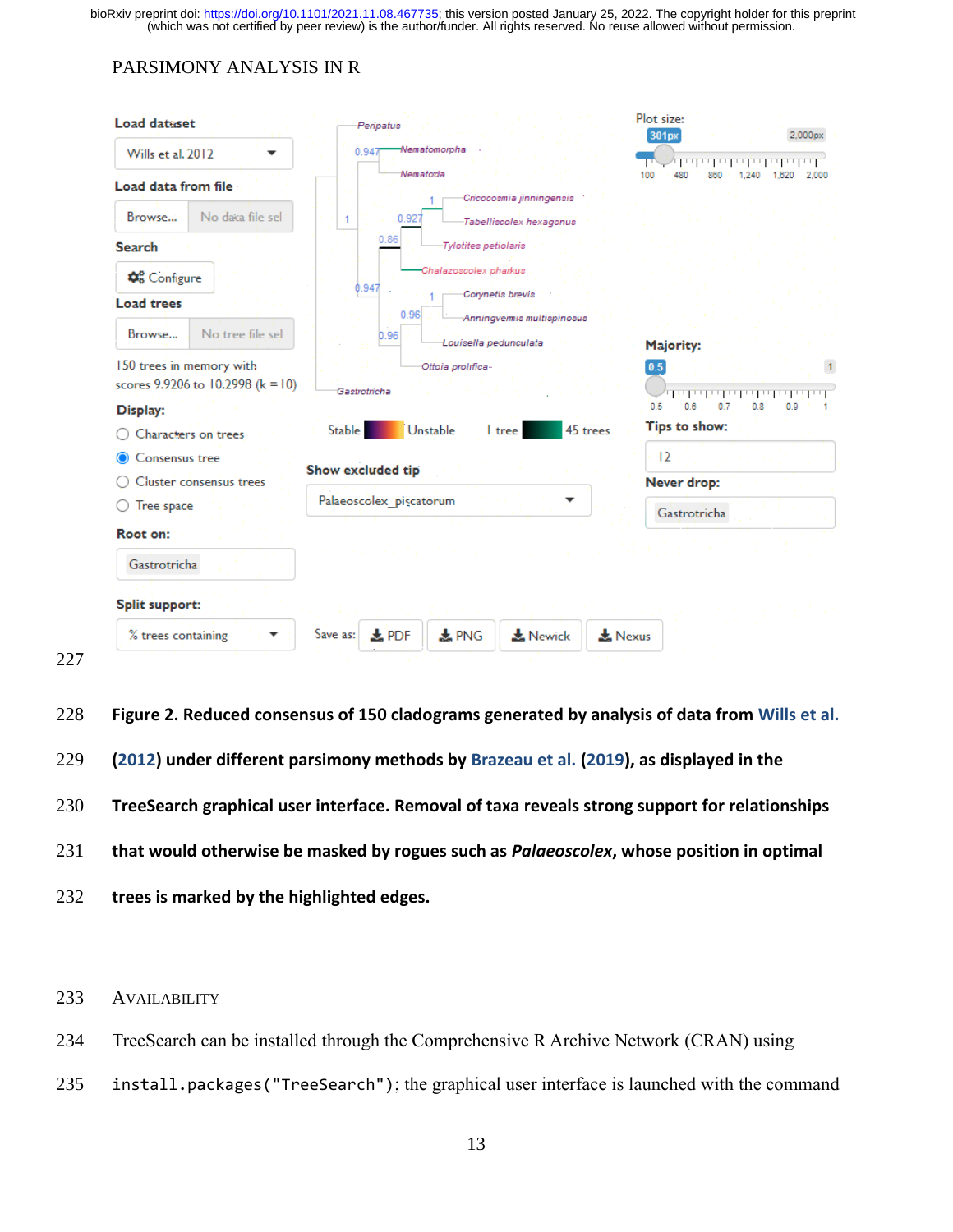## M. R. SMITH

| 236 | TreeSearch:: EasyTrees(). It has been tested on all widely available operating systems and |  |  |  |
|-----|--------------------------------------------------------------------------------------------|--|--|--|
| 237 | requires only R packages available from the CRAN repository. Source code is available at   |  |  |  |
| 238 | https://github.com/ms609/TreeSearch/, and is permanently archived at Zenodo                |  |  |  |
| 239 | (https://dx.doi.org/10.5281/zenodo.1042590). Documentation is online at                    |  |  |  |
| 240 | https://ms609.github.io/TreeSearch/.                                                       |  |  |  |
| 241 | # Note: A temporary bug in the underlying package 'ape' v5.6 causes                        |  |  |  |
| 242 | # issues reading trees from Nexus files.                                                   |  |  |  |
| 243 | # A patched version should be installed before installing TreeSearch:                      |  |  |  |
| 244 |                                                                                            |  |  |  |
| 245 | install.packages("remotes")                                                                |  |  |  |
| 246 | remotes::install_github("ms609/ape@patch-3")                                               |  |  |  |
| 247 | install.packages("TreeSearch")                                                             |  |  |  |
| 248 |                                                                                            |  |  |  |
| 249 | # The GUI can then be launched with:                                                       |  |  |  |
| 250 |                                                                                            |  |  |  |
| 251 | library("TreeSearch")                                                                      |  |  |  |
| 252 | EasyTrees()                                                                                |  |  |  |
|     |                                                                                            |  |  |  |

## ACKNOWLEDGEMENTS

I thank Alavya Dhungana and Joe Moysiuk for feedback on preliminary versions of the software,

- and Martin Brazeau for comments on a draft of the manuscript. Functionality in TreeSearch
- employs the underlying R [\(R Core Team 2021\)](#page-19-5) packages ape [\(Paradis and Schliep 2019\)](#page-19-6),
- phangorn [\(Schliep 2011\)](#page-20-5), Quartet [\(Sand et al. 2014;](#page-19-7) [Smith 2019b\)](#page-20-7), Rogue [\(Smith 2022b\)](#page-20-1), shiny
- [\(Chang et al. 2021\)](#page-15-7), shinyjs [\(Attali 2020\)](#page-14-7), TreeDist [\(Smith 2020b\)](#page-20-8), and TreeTools [\(Smith 2019c\)](#page-20-9).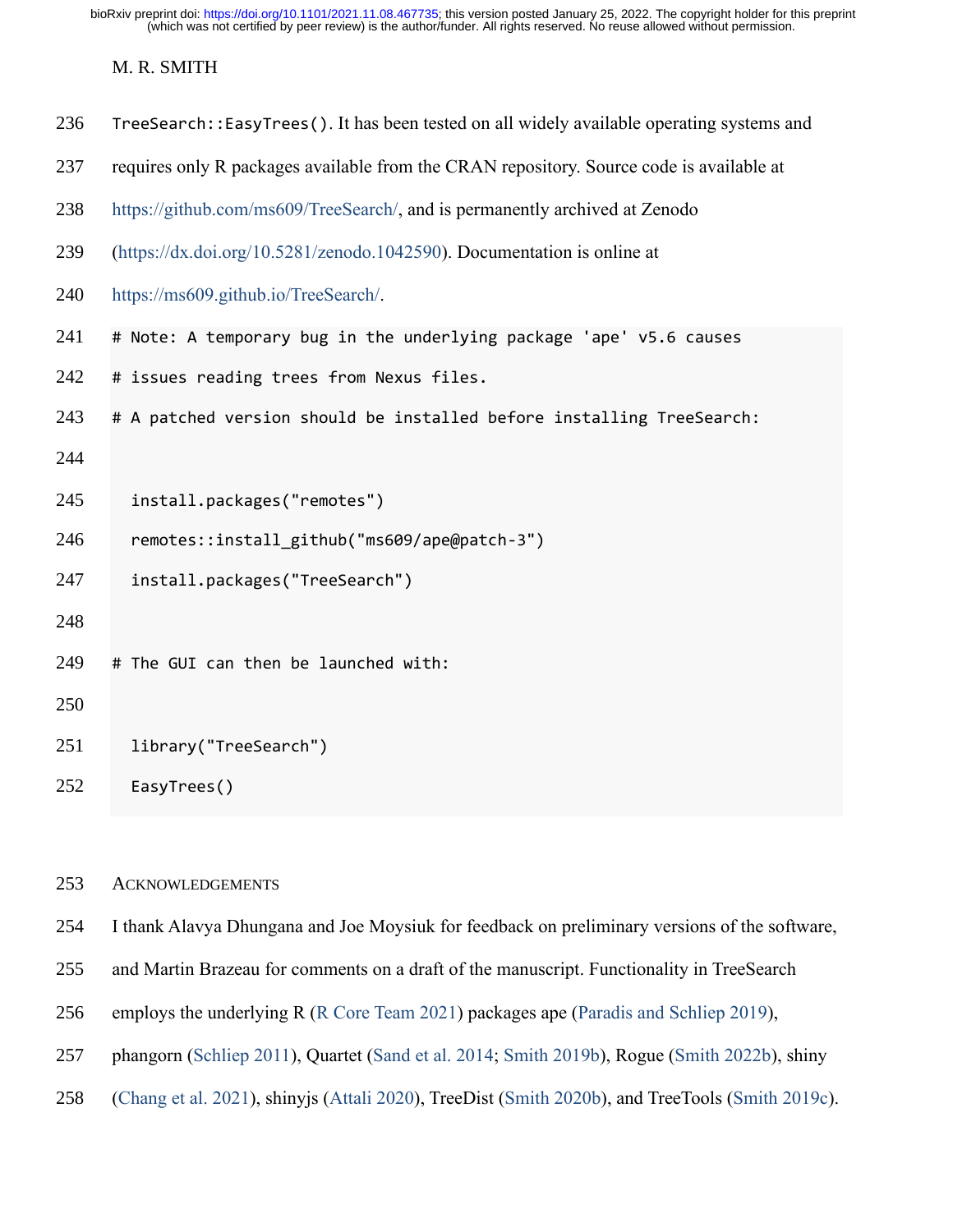PARSIMONY ANALYSIS IN R

#### DISCLOSURE STATEMENT

- I am aware of no conflict of interest.
- REFERENCES
- <span id="page-14-4"></span>Arias J.S., Miranda-Esquivel D.R. 2004. Profile parsimony (PP): An analysis under implied
- weights (IW). Cladistics. 20:56–63.
- <span id="page-14-0"></span>Asher R.J., Smith M.R. 2022. Phylogenetic signal and bias in paleontology. Systematic

Biology.:syab072.

- <span id="page-14-7"></span>Attali D. 2020. Shinyjs: Easily improve the user experience of your shiny apps in seconds.
- <span id="page-14-5"></span> Bastert O., Rockmore D., Stadler P.F., Tinhofer G. 2002. Landscapes on spaces of trees. Applied Mathematics and Computation. 131:439–459.
- <span id="page-14-6"></span>Bien J., Tibshirani R. 2011. Hierarchical clustering with prototypes via minimax linkage. Journal
- of the American Statistical Association. 106:1075–1084.
- <span id="page-14-3"></span>Brazeau M.D. 2011. Problematic character coding methods in morphology and their effects.
- Biological Journal of the Linnean Society. 104:489–498.
- <span id="page-14-1"></span>Brazeau M.D., Guillerme T., Smith M.R. 2019. An algorithm for morphological phylogenetic
- analysis with inapplicable data. Systematic Biology. 68:619–631.
- <span id="page-14-2"></span> Brazeau M.D., Smith M.R., Guillerme T. 2017. MorphyLib: A library for phylogenetic analysis of categorical trait data with inapplicability.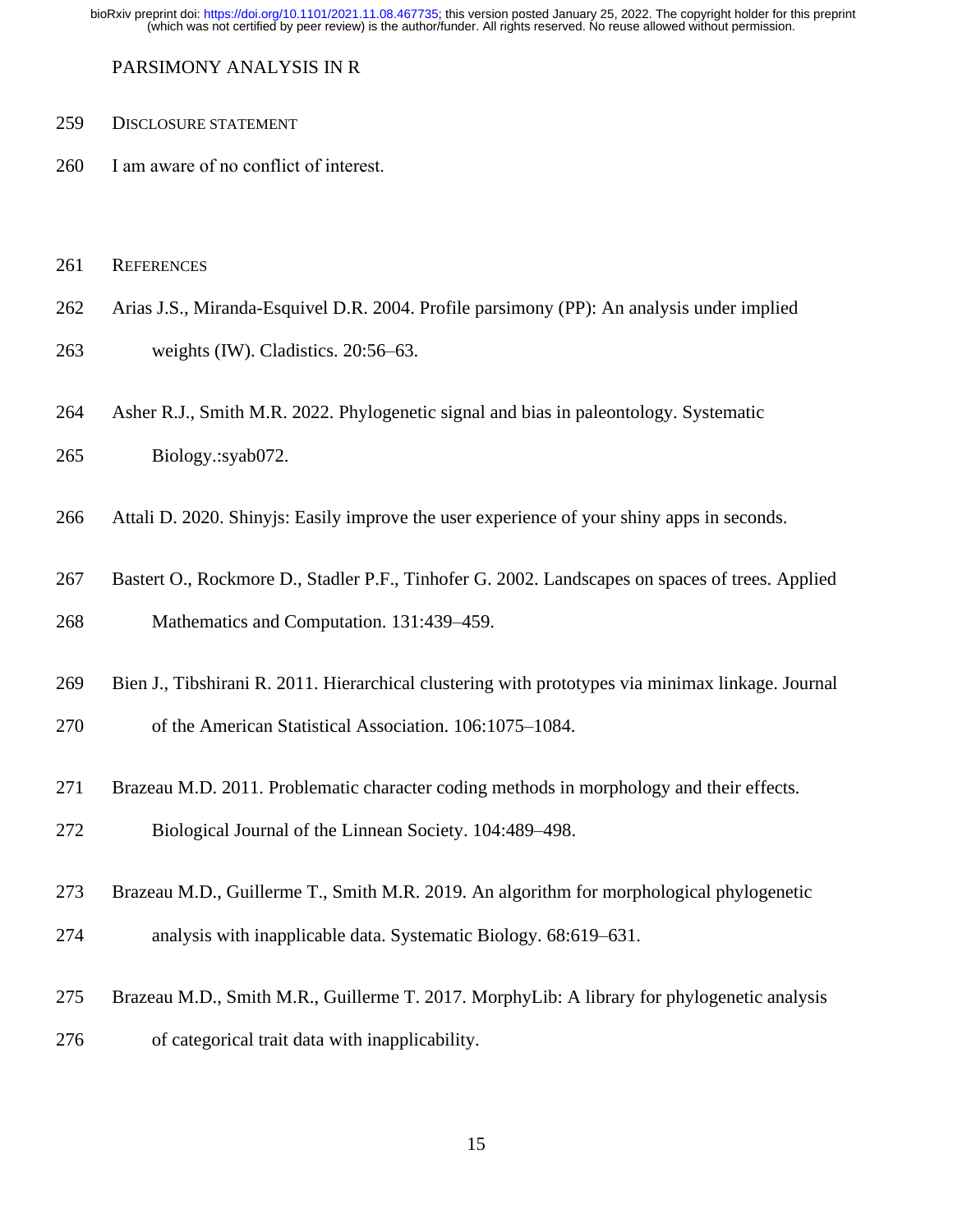M. R. SMITH

<span id="page-15-1"></span>

|  | 277 Brown J.W., Parins-Fukuchi C., Stull G.W., Vargas O.M., Smith S.A. 2017. Bayesian and |  |  |  |  |
|--|-------------------------------------------------------------------------------------------|--|--|--|--|
|  |                                                                                           |  |  |  |  |

- likelihood phylogenetic reconstructions of morphological traits are not discordant when
- taking uncertainty into consideration: A comment on Puttick *et al.* Proceedings of the Royal
- Society B: Biological Sciences. 284:20170986.
- <span id="page-15-5"></span>Carter M., Hendy M., Penny D., Székely L.A., Wormald N.C. 1990. On the distribution of
- lengths of evolutionary trees. SIAM Journal on Discrete Mathematics. 3:38–47.
- <span id="page-15-7"></span>Chang W., Cheng J., Allaire J., Sievert C., Schloerke B., Xie Y., Allen J., McPherson J., Dipert
- A., Borges B. 2021. Shiny: Web application framework for R.
- <span id="page-15-0"></span>De Laet J.E. 2005. Parsimony and the problem of inapplicables in sequence data. Parsimony,
- Phylogeny, and Genomics.:81–116.
- <span id="page-15-2"></span> Donoghue P.C.J., Purnell M.A. 2009. Distinguishing heat from light in debate over controversial fossils. BioEssays. 31:178–189.
- <span id="page-15-6"></span>Estabrook G.F., McMorris F.R., Meacham C.A. 1985. Comparison of undirected phylogenetic
- trees based on subtrees of four evolutionary units. Systematic Zoology. 34:193–200.
- <span id="page-15-3"></span> Faith D.P., Trueman J.W.H. 2001. Towards an inclusive philosophy for phylogenetic inference. Systematic Biology. 50:331–350.
- <span id="page-15-4"></span> Fitch W.M. 1971. Toward defining the course of evolution: Minimum change for a specific tree topology. Systematic Biology. 20:406–416.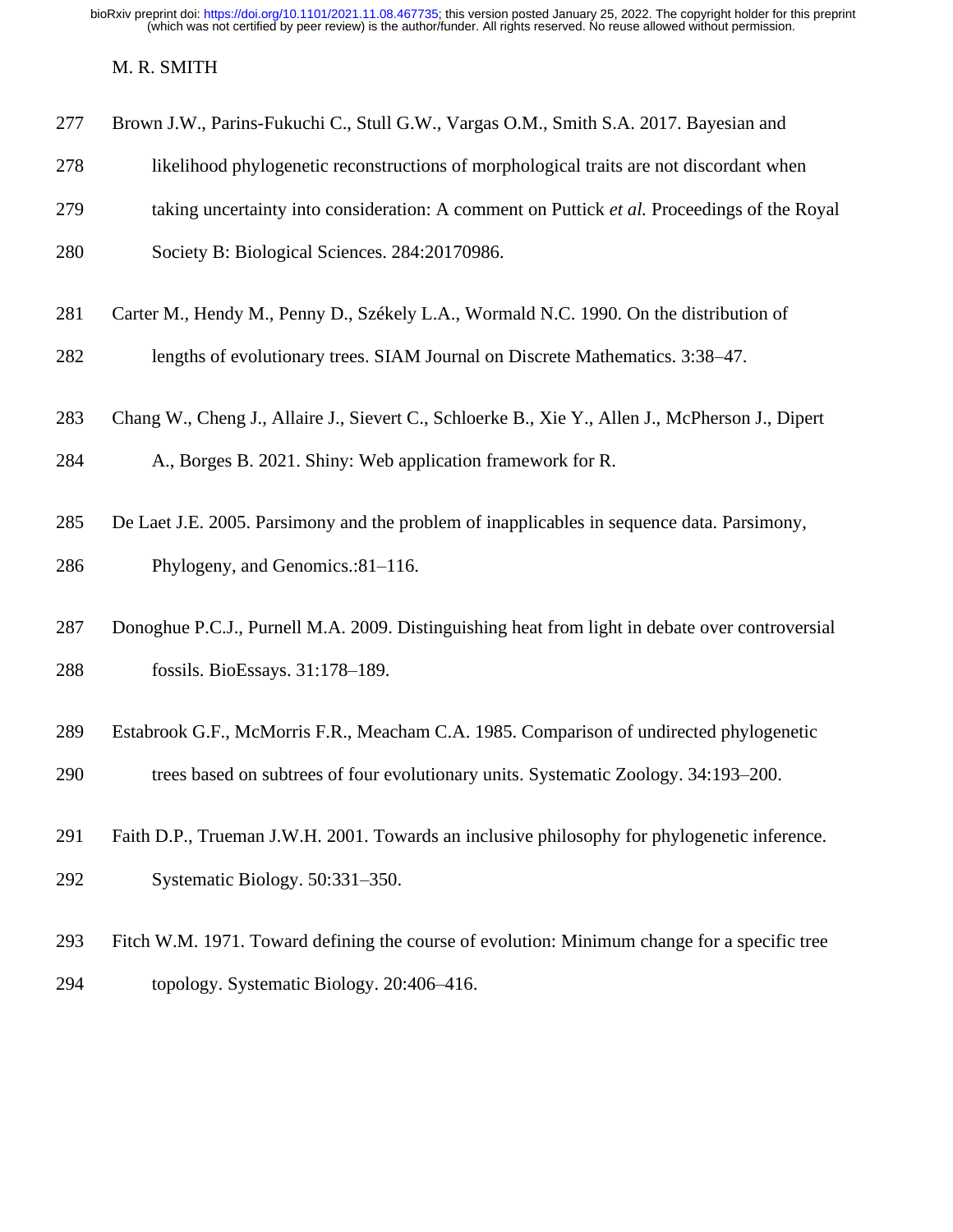#### <span id="page-16-6"></span>PARSIMONY ANALYSIS IN R

- Goeffon A., Richer J.-M., Jin-Kao Hao. 2008. Progressive Tree Neighborhood applied to the
- Maximum Parsimony problem. IEEE/ACM Transactions on Computational Biology and Bioinformatics. 5:136–145.
- <span id="page-16-1"></span>Goloboff P.A. 1993. Estimating character weights during tree search. Cladistics. 9:83–91.
- <span id="page-16-7"></span>Goloboff P.A. 2014. Extended implied weighting. Cladistics. 30:260–272.
- <span id="page-16-2"></span>Goloboff P.A., Carpenter J.M., Arias J.S., Esquivel D.R.M. 2008. Weighting against homoplasy
- improves phylogenetic analysis of morphological data sets. Cladistics. 24:758–773.
- <span id="page-16-0"></span>Goloboff P.A., Laet J.D., Ríos-Tamayo D., Szumik C.A. 2021. A reconsideration of inapplicable
- characters, and an approximation with step-matrix recoding. Cladistics. 37:596–629.
- <span id="page-16-5"></span>Goloboff P.A., Sereno P.C. 2021. Comparative cladistics: Identifying the sources for differing
- phylogenetic results between competing morphology-based datasets. Journal of Systematic Palaeontology.:1–26.
- <span id="page-16-3"></span> Goloboff P.A., Torres A., Arias J.S. 2018a. Weighted parsimony outperforms other methods of phylogenetic inference under models appropriate for morphology. Cladistics. 34:407–437.
- <span id="page-16-4"></span>Goloboff P.A., Torres Galvis A., Arias J.S. 2018b. Parsimony and model-based phylogenetic
- methods for morphological data: Comments on O'Reilly *et al*. Palaeontology. 61:625–630.
- <span id="page-16-8"></span> Gower J.C. 1966. Some distance properties of latent root and vector methods used in multivariate analysis. Biometrika. 53:325–338.
- <span id="page-16-9"></span>Gower J.C., Ross G.J.S. 1969. Minimum spanning trees and single linkage cluster analysis.
- Journal of the Royal Statistical Society. Series C (Applied Statistics). 18:54–64.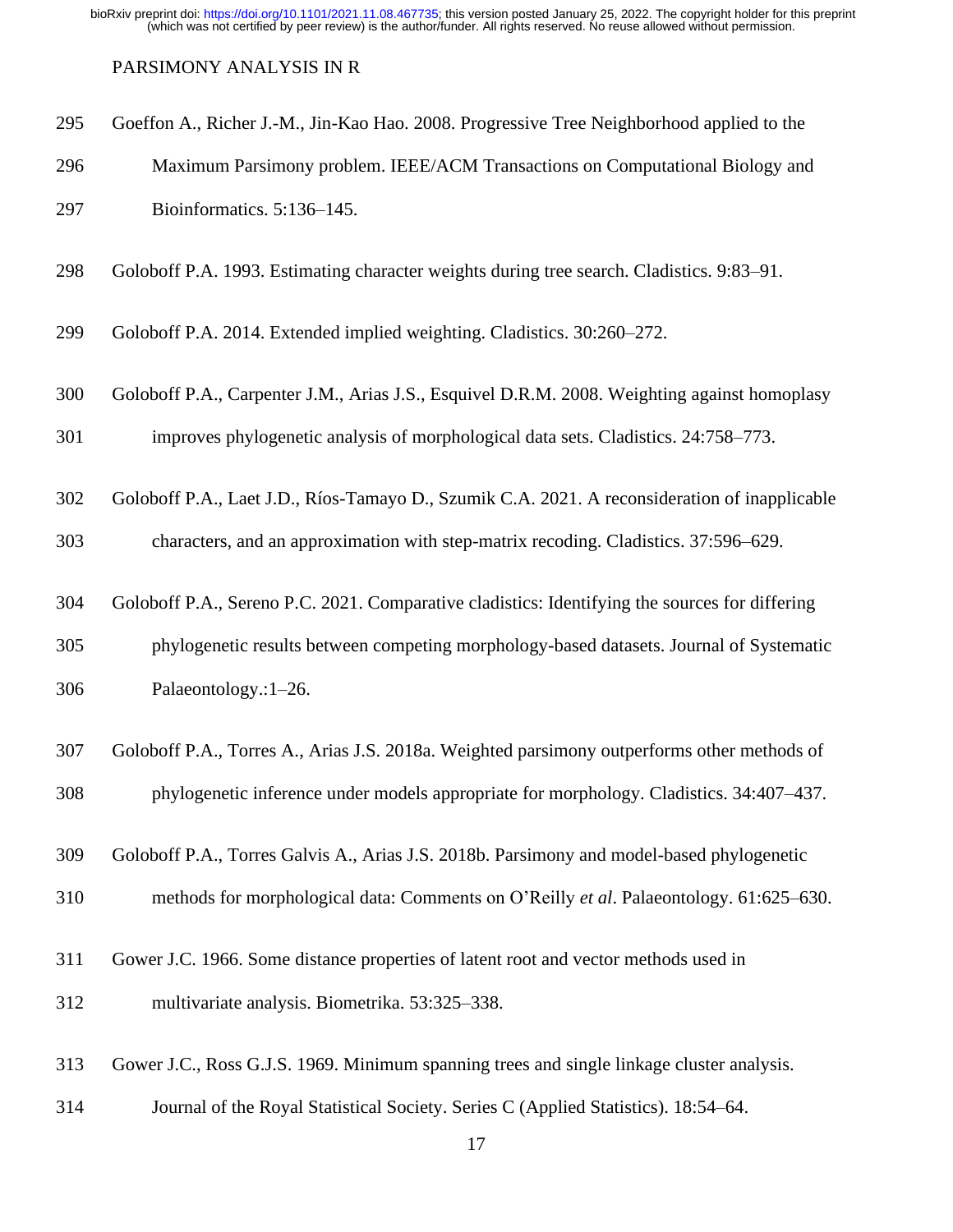<span id="page-17-1"></span>M. R. SMITH

- Guenser P., Warnock R.C.M., Pett W., Donoghue P.C.J., Jarochowska E. 2021. Does time matter
- 316 in phylogeny? A perspective from the fossil record. bioR $\chi$ iv.
- <span id="page-17-7"></span>Hartigan J.A., Wong M.A. 1979. Algorithm AS 136: A *K*-means clustering algorithm. Journal of
- the Royal Statistical Society. Series C (Applied Statistics). 28:100–108.
- <span id="page-17-4"></span>Hennig W. 1966. Phylogenetic systematics. Urbana: The University of Illinois Press.
- <span id="page-17-5"></span> Hillis D.M., Heath T.A., St. John K. 2005. Analysis and visualization of tree space. Systematic Biology. 54:471–482.
- <span id="page-17-0"></span> Hopkins M.J., St. John K. 2021. Incorporating hierarchical characters into phylogenetic analysis. Systematic Biology.:syab005.
- <span id="page-17-3"></span> Jenner R.A. 2001. Bilaterian phylogeny and uncritical recycling of morphological data sets. Systematic Biology. 50:730–742.
- <span id="page-17-6"></span>Kaski S., Nikkilä J., Oja M., Venna J., Törönen P., Castrén E. 2003. Trustworthiness and metrics

in visualizing similarity of gene expression. BMC Bioinformatics. 4:48.

- <span id="page-17-8"></span>Kaufman L., Rousseeuw P.J. 1990. Partitioning around medoids (Program PAM). Finding
- groups in data: An introduction to cluster analysis. John Wiley & Sons, Ltd. p. 68–125.
- <span id="page-17-2"></span> Kearney M. 2002. Fragmentary taxa, missing data, and ambiguity: Mistaken assumptions and conclusions. Systematic Biology. 51:369–381.
- <span id="page-17-9"></span>Klopfstein S., Spasojevic T. 2019. Illustrating phylogenetic placement of fossils using
- RoguePlots: An example from ichneumonid parasitoid wasps (Hymenoptera,
- Ichneumonidae) and an extensive morphological matrix. PLoS ONE. 14:e0212942.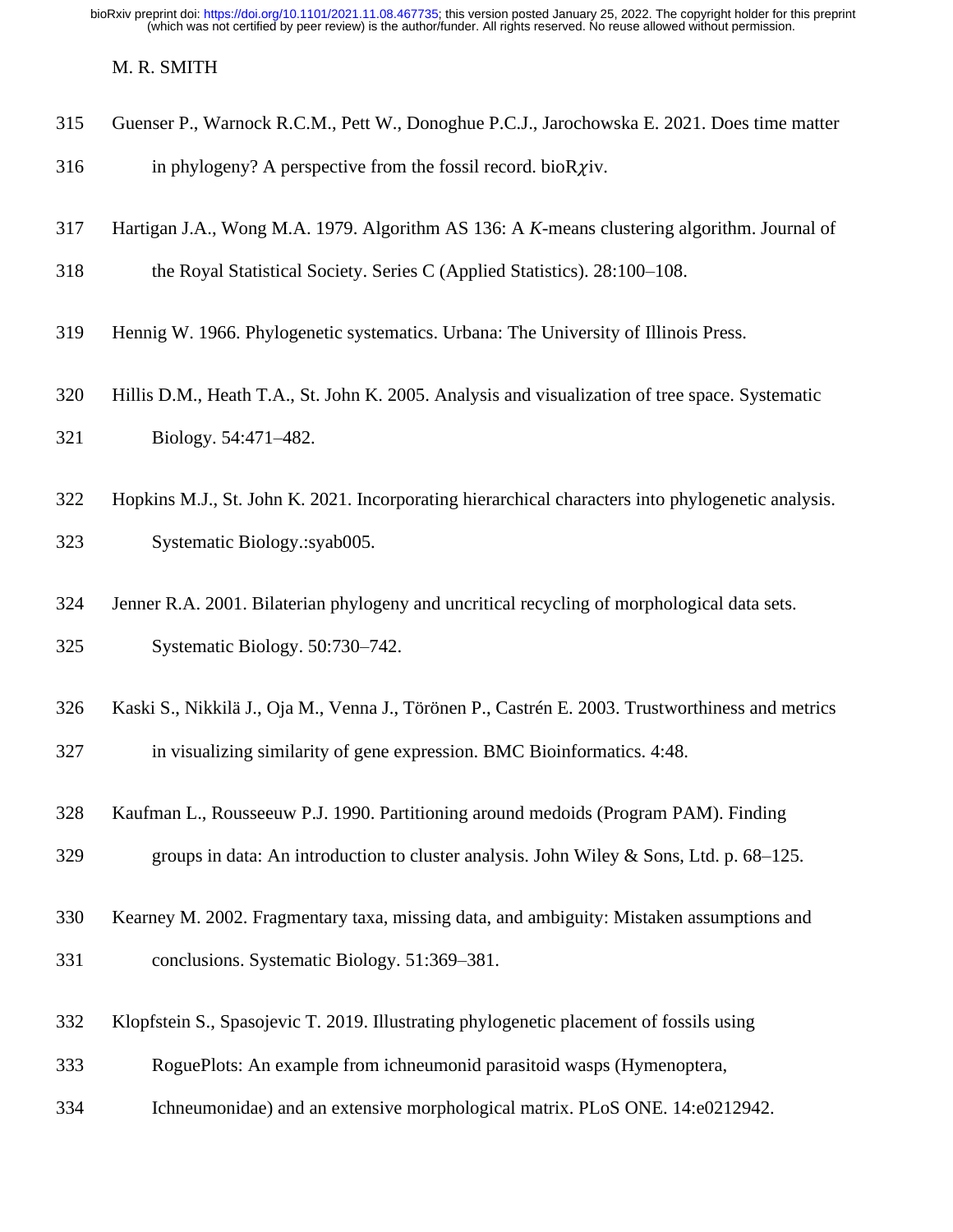#### <span id="page-18-0"></span>PARSIMONY ANALYSIS IN R

- Koch N.M., Parry L.A. 2020. Death is on our side: Paleontological data drastically modify
- phylogenetic hypotheses. Systematic Biology. 69:1052–1067.
- <span id="page-18-2"></span>Maddison D.R., Swofford D.L., Maddison W.P. 1997. NEXUS: An extensible file format for
- systematic information. Systematic Biology. 46:590–621.
- <span id="page-18-1"></span>Maddison W.P. 1993. Missing data versus missing characters in phylogenetic analysis.
- Systematic Biology. 42:576–581.
- <span id="page-18-5"></span>Maddison W.P., Slatkin M. 1991. Null models for the number of evolutionary steps in a
- character on a phylogenetic tree. Evolution. 45:1184–1197.
- <span id="page-18-7"></span> Maechler M., Rousseeuw P., Struyf A., Hubert M., Hornik K. 2019. Cluster: Cluster Analysis Basics and Extensions. Comprehensive R Archive Network. 2.1.0.
- <span id="page-18-8"></span>Minh B.Q., Hahn M.W., Lanfear R. 2020. New methods to calculate concordance factors for

phylogenomic datasets. Molecular Biology and Evolution. 37:2727–2733.

- <span id="page-18-3"></span>Mooi R.D., Gill A.C. 2016. Hennig's auxiliary principle and reciprocal illumination revisited. In:
- Williams D., Schmitt M., Wheeler Q., editors. The Future of Phylogenetic Systematics.
- Cambridge: Cambridge University Press. p. 258–285.
- <span id="page-18-6"></span> Murtagh F. 1983. A survey of recent advances in hierarchical clustering algorithms. The Computer Journal. 26:354–359.
- <span id="page-18-4"></span>Nixon K.C. 1999. The Parsimony Ratchet, a new method for rapid parsimony analysis.
- Cladistics. 15:407–414.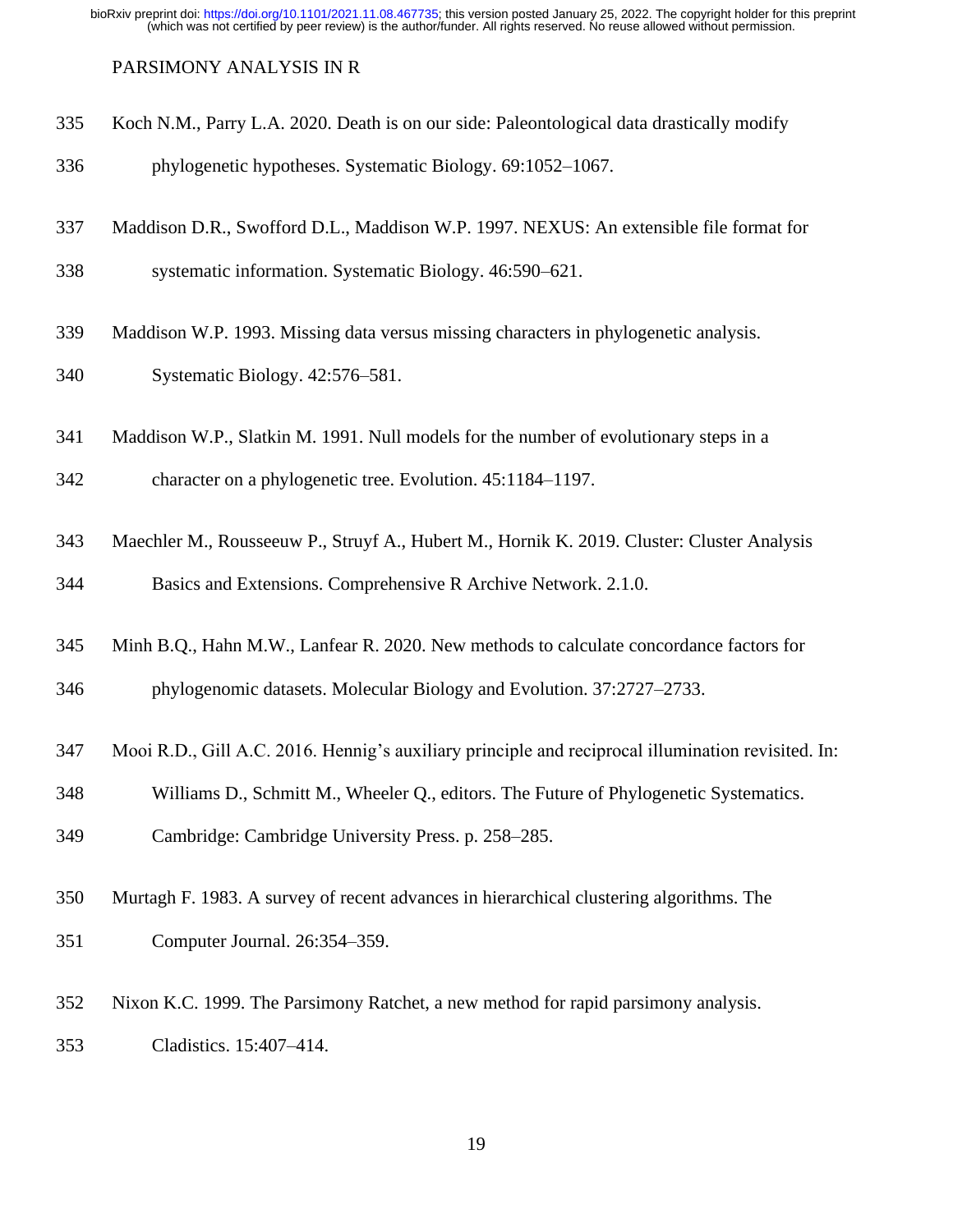#### M. R. SMITH

<span id="page-19-3"></span>

|     | 354 O'Leary M.A., Kaufman S. 2011. MorphoBank: Phylophenomics in the "cloud." Cladistics. |
|-----|-------------------------------------------------------------------------------------------|
| 355 | 27:529–537.                                                                               |

- <span id="page-19-0"></span>O'Reilly J.E., Puttick M.N., Parry L., Tanner A.R., Tarver J.E., Fleming J., Pisani D., Donoghue
- P.C.J. 2016. Bayesian methods outperform parsimony but at the expense of precision in the
- estimation of phylogeny from discrete morphological data. Biology Letters. 12:20160081.
- <span id="page-19-6"></span> Paradis E., Schliep K. 2019. Ape 5.0: An environment for modern phylogenetics and evolutionary analyses in R. Bioinformatics. 35:526–528.
- <span id="page-19-1"></span>Puttick M.N., O'Reilly J.E., Tanner A.R., Fleming J.F., Clark J., Holloway L., Lozano-
- Fernandez J., Parry L.A., Tarver J.E., Pisani D., Donoghue P.C.J. 2017. Uncertain-tree:
- Discriminating among competing approaches to the phylogenetic analysis of phenotype
- data. Proceedings of the Royal Society B: Biological Sciences. 284:20162290.
- <span id="page-19-5"></span>R Core Team. 2021. R: A language and environment for statistical computing.

# <span id="page-19-4"></span> Robinson D.F., Foulds L.R. 1981. Comparison of phylogenetic trees. Mathematical Biosciences. 53:131–147.

- <span id="page-19-7"></span>Sand A., Holt M.K., Johansen J., Brodal G.S., Mailund T., Pedersen C.N.S. 2014. tqDist: A
- library for computing the quartet and triplet distances between binary or general trees.
- Bioinformatics. 30:2079–2080.
- <span id="page-19-2"></span>Sansom R.S., Choate P.G., Keating J.N., Randle E. 2018. Parsimony, not Bayesian analysis,

recovers more stratigraphically congruent phylogenetic trees. Biology Letters.

14:20180263.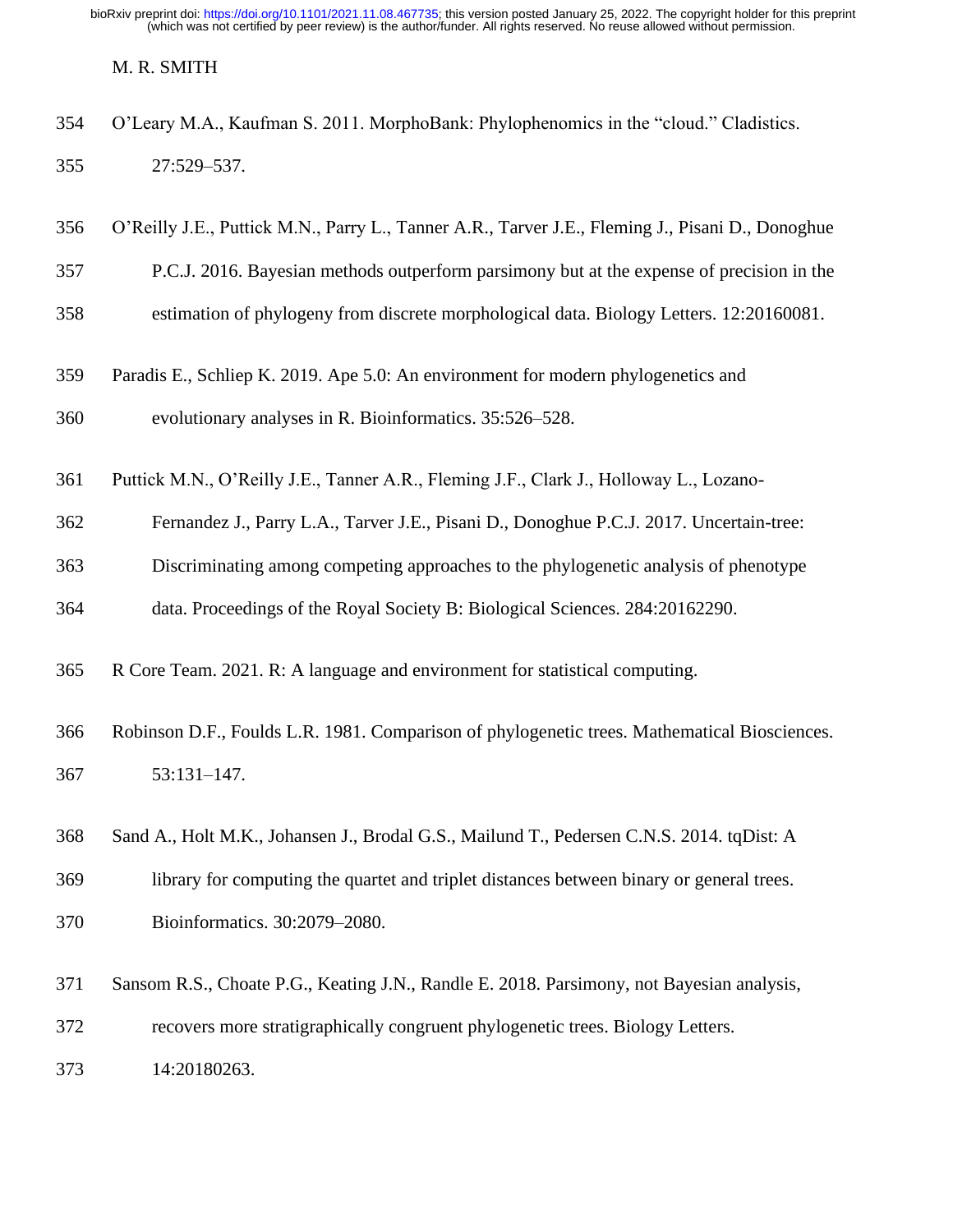#### <span id="page-20-5"></span>PARSIMONY ANALYSIS IN R

- Schliep K.P. 2011. Phangorn: Phylogenetic analysis in R. Bioinformatics. 27:592–593.
- <span id="page-20-4"></span> Sereno P.C. 2007. Logical basis for morphological characters in phylogenetics. Cladistics. 23:565–587.
- <span id="page-20-3"></span>Sereno P.C. 2009. Comparative cladistics. Cladistics. 25:624–659.
- <span id="page-20-2"></span>Simões T.R., Caldwell M.W., Palci A., Nydam R.L. 2017. Giant taxon-character matrices:

Quality of character constructions remains critical regardless of size. Cladistics. 33:198–

219.

<span id="page-20-0"></span>Smith M.R. 2019a. Bayesian and parsimony approaches reconstruct informative trees from

simulated morphological datasets. Biology Letters. 15:20180632.

<span id="page-20-7"></span>Smith M.R. 2019b. Quartet: Comparison of phylogenetic trees using quartet and bipartition

measures. Comprehensive R Archive Network.:doi:10.5281/zenodo.2536318.

- <span id="page-20-9"></span> Smith M.R. 2019c. TreeTools: Create, modify and analyse phylogenetic trees. Comprehensive R Archive Network.:doi:10.5281/zenodo.3522725.
- <span id="page-20-6"></span> Smith M.R. 2020a. Information theoretic Generalized Robinson–Foulds metrics for comparing phylogenetic trees. Bioinformatics. 36:5007–5013.
- <span id="page-20-8"></span>Smith M.R. 2020b. TreeDist: Calculate and map distances between phylogenetic trees.
- Comprehensive R Archive Network.:doi:10.5281/zenodo.3528123.
- <span id="page-20-1"></span> Smith M.R. 2022b. Using information theory to detect rogue taxa and improve consensus trees. Systematic Biology.:syab099.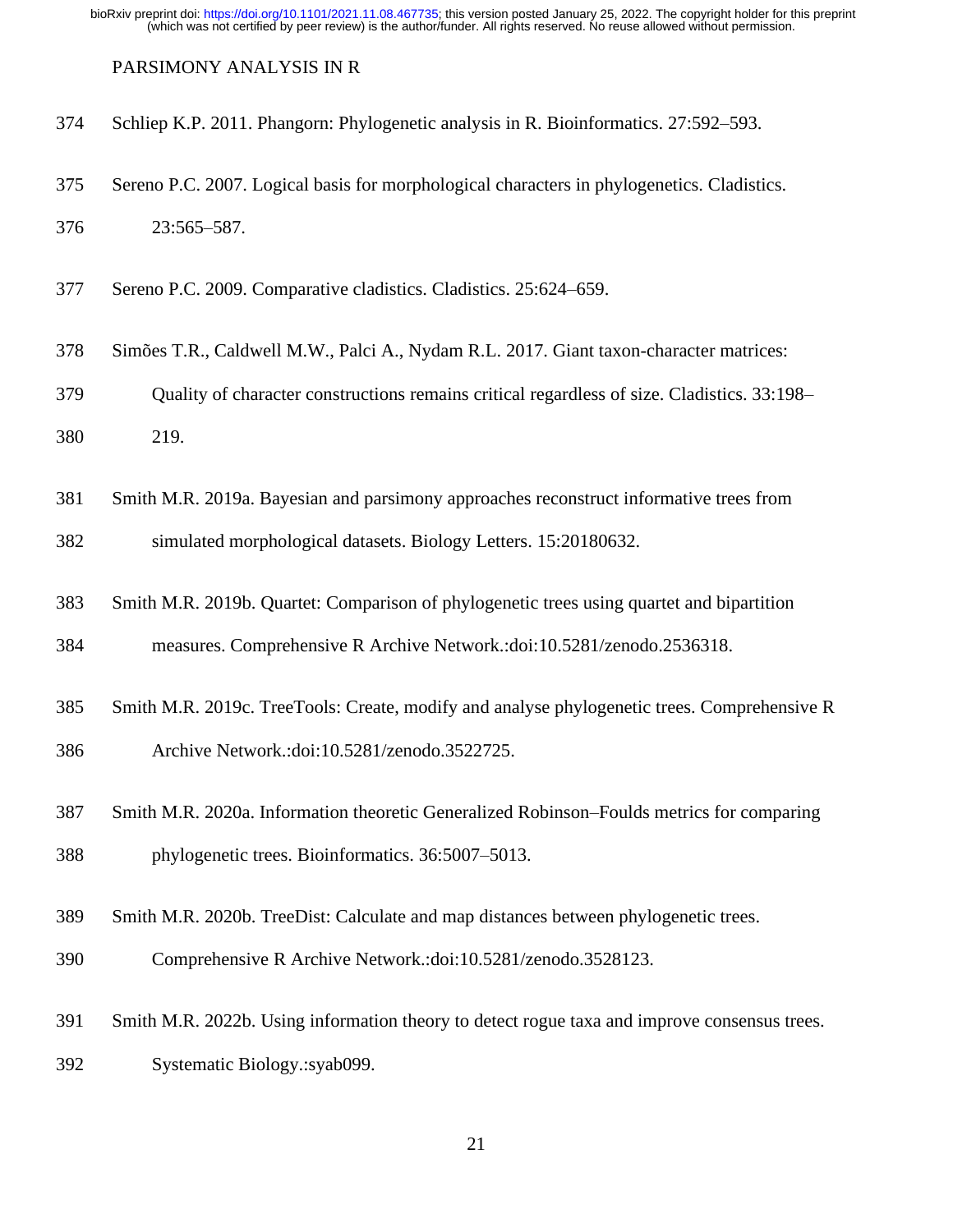#### <span id="page-21-3"></span>M. R. SMITH

- Smith M.R. 2022a. Robust analysis of phylogenetic tree space. Systematic Biology.:syab100.
- <span id="page-21-8"></span> Smith S.A., Dunn C.W. 2008. Phyutility: A phyloinformatics tool for trees, alignments and molecular data. Bioinformatics. 24:715–716.
- <span id="page-21-2"></span> Stockham C., Wang L.-S., Warnow T. 2002. Statistically based postprocessing of phylogenetic analysis by clustering. Bioinformatics. 18:S285–S293.
- <span id="page-21-1"></span>Tarasov S. 2019. Integration of anatomy ontologies and evo-devo using structured Markov
- models suggests a new framework for modeling discrete phenotypic traits. Systematic
- Biology. 68:698–716.
- <span id="page-21-6"></span>Thorley J.L., Wilkinson M., Charleston M. 1998. The information content of consensus trees. In:
- Rizzi A., Vichi M., Bock H.-H., editors. Advances in Data Science and Classification.
- Berlin: Springer. p. 91–98.
- <span id="page-21-7"></span>Venna J., Kaski S. 2001. Neighborhood preservation in nonlinear projection methods: An

experimental study. Artificial Neural Networks ICANN 2001.:485–491.

- <span id="page-21-4"></span>Whelan S., Money D. 2010. The prevalence of multifurcations in tree-space and their
- implications for tree-search. Molecular Biology and Evolution. 27:2674–2677.
- <span id="page-21-5"></span>Whidden C., Matsen F.A. 2015. Quantifying MCMC exploration of phylogenetic tree space.
- Systematic Biology. 64:472–491.
- <span id="page-21-0"></span> Wiens J.J. 2004. The role of morphological data in phylogeny reconstruction. Systematic Biology. 53:653–661.